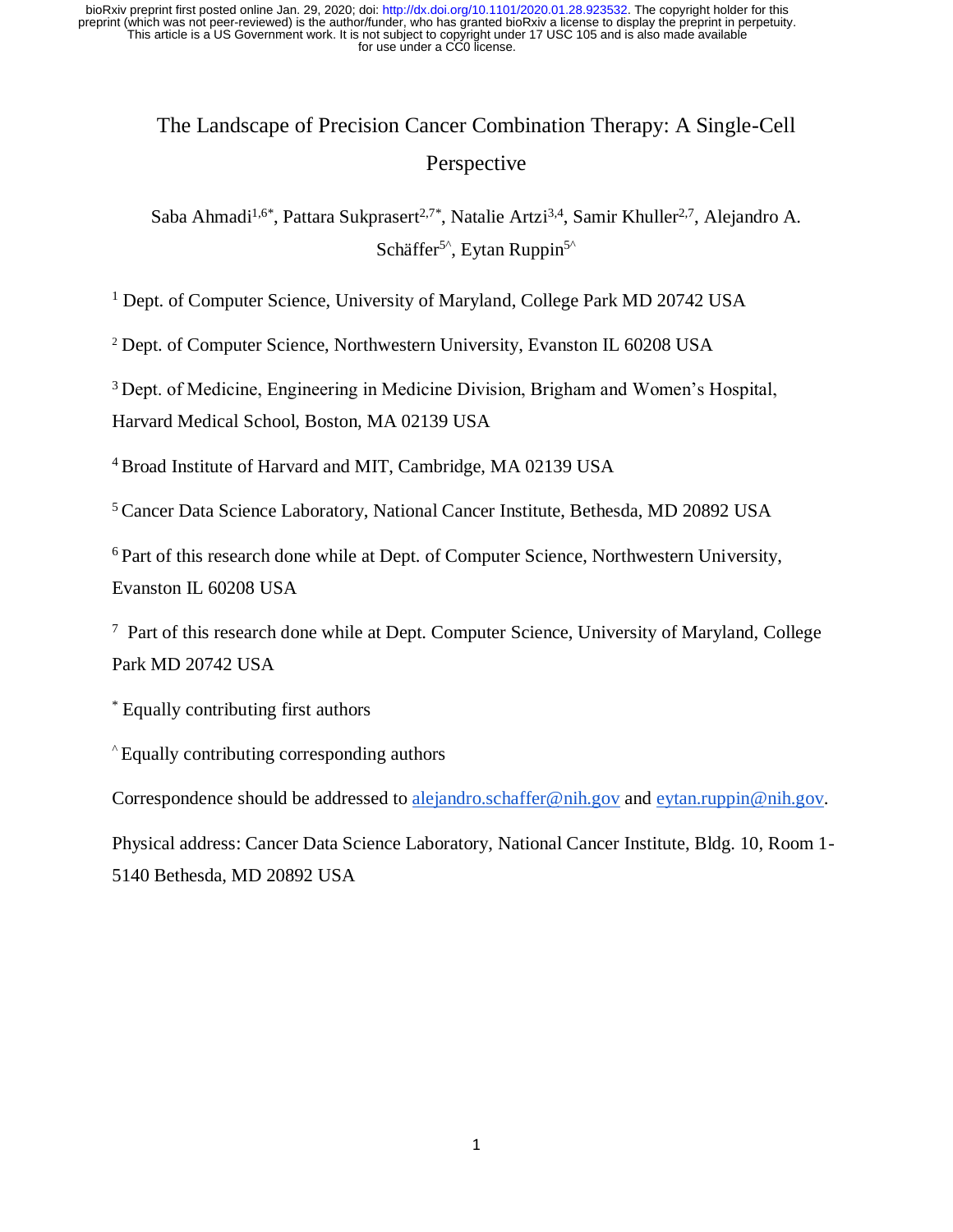## **Abstract**

The availability of single-cell transcriptomics data opens up new opportunities for designing combination cancer treatments. Mining such data, we employed combinatorial optimization to explore the landscape of optimal combination therapies in solid tumors (including brain, head and neck, melanoma, lung, breast and colon cancers), assuming that each drug can target one of 1269 genes encoding cell surface receptors and deliver a toxin into the cell. We also identified optimal combinations among a subset of 58 genes for which targeted treatments have been already tested *in vitro*. We first study a `personalized' treatment objective, identifying optimal combinations for each patient, aimed at killing most tumor cells while sparing most non-tumor cells. We find that a single-digit number of targets is sufficient for killing at least 80% of the tumor cells while killing at most 10% of the non-tumor cells in each patient. However, with more stringent killing requirements, the number of targets required may rise sharply in some cancer types. We additionally study a 'fair' objective, identifying an optimal treatment basket for a multi-patient cohort while bounding the number of extra treatments given to each patient. Encouragingly, we find that optimally fair combinations usually require at most three extra treatments compared to the personalized combinations. Targets appearing in many optimal solutions include *PTPRZ1* (especially for brain cancer), *CLDN4, CXADR, EPHB4, NTRK2, EGFR, SLC2A, ERBB3, IL17RD and EDNRB*. This multi-disciplinary analysis provides the first systematic characterization of combinatorial targeted treatments for solid tumors and uncovers promising cell-surface targets for future development.

# **Introduction**

Personalized oncology offers hope that each patient's cancer can be treated based on its genomic characteristics (Von Hoff et al. 2010; Schütte et al. 2017). Several trials have suggested that it is possible to collect genomics data fast enough to inform treatment decisions (e.g., Jameson et al., 2014; Saulnier Sholler et al. 2015; Byron et al. 2018). Meta-analysis of Phase I clinical trials completed during 2011-2013 showed that on the whole, trials that used molecular biomarker information to influence treatments gave better results than trials that did not (Schwaederle et al. 2016). However, most precision oncology treatments utilize only one or two treatments, and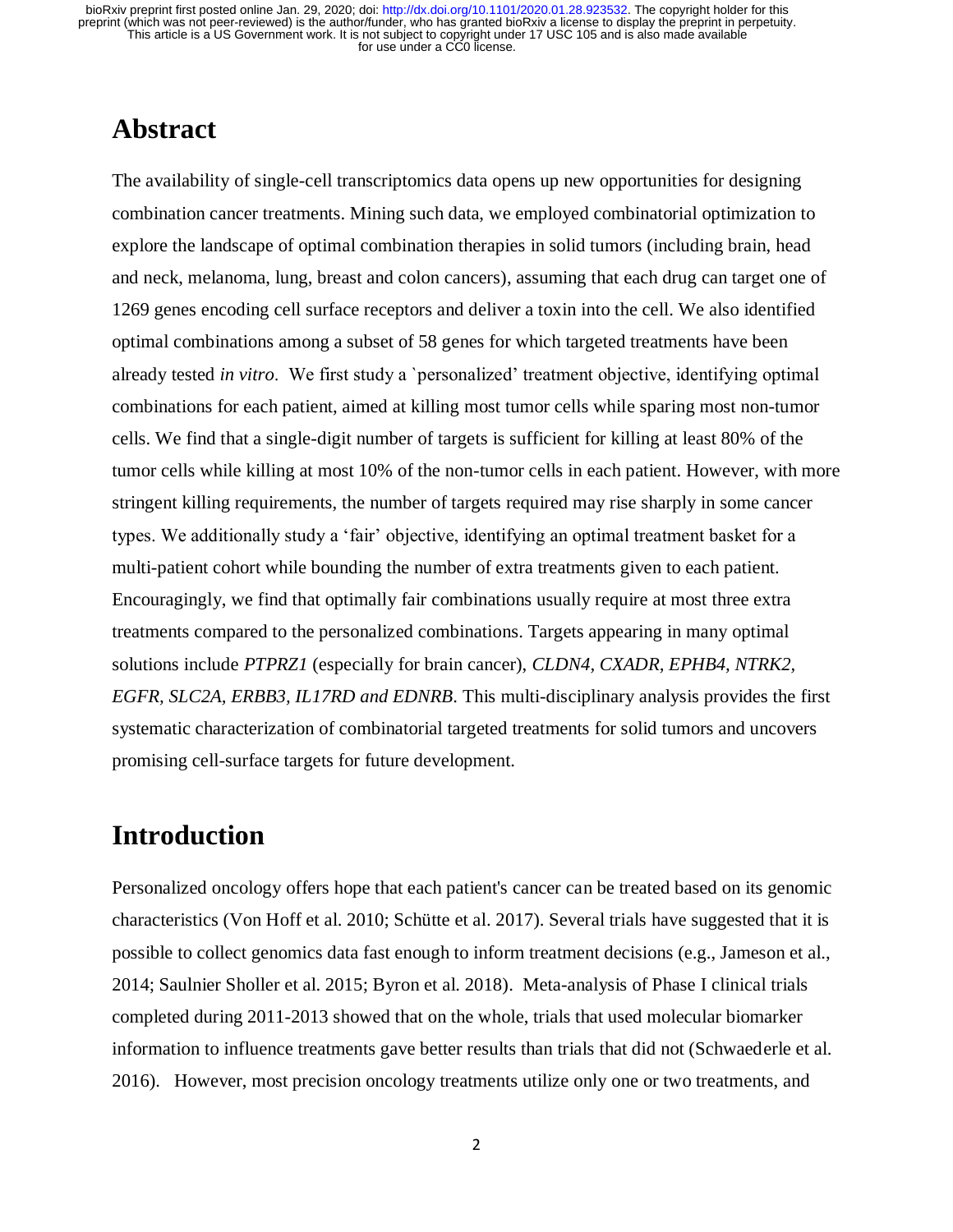resistant clones frequently emerge, emphasizing the need to deliver personalized medicine as multiple treatments combined together (Arnedos et al. 2014; Schwaederle et al. 2016; Nikanjam et al., 2017; Rebollo et al. 2017; Sureda et al. 2018; Sicklick et al. 2019).

Here we design and implement a computational approach to identify *optimal precision combination treatments*. Using single-cell data from tumor cells and non-tumor cells of the same patient's tumor, we formulate and systematically answer two basic questions. First, how many targeted treatments are needed to selectively kill some fraction (ideally close to 1) of its tumor cells while sparing most of the non-tumor cells? Second, if we have a cohort of patients, how many distinct single-target treatments need to be prepared beforehand so that there is a combination that kills at least a specified proportion of the tumor cells of each patient?

We focus our analysis on genes encoding protein targets that are on the cell surface, as these may be precisely targeted by various technologies: e.g, by antibody or nanoparticle technologies, spanning immunotoxins ligated to antibodies (Bjorn et al 1985; Pastan et al. 1986) or ligated to mimicking peptides (Gray and Brown 2014) , conventional chemotherapy ligated to nanoparticles (Liu et al. 2017), degraders associated with ubiquitin E3 ligases (Fisher and Phillips 2018) and designed ankyrin repeat proteins (DARPins) (Plückthun 2015; Sokolova et al. 2019). These treatments are all "modular", including one part that specifically targets the tumor cell via one gene/protein and other parts that deliver the lethal toxin. Notably, several of these modular treatment technologies rely on receptor-mediated endocytosis (RME) via the receptor to enter the cell (Říhová 1998; Tortorella and Karagiannis 2014), but do not necessarily downregulate the target receptor itself.

As tumors typically have considerable intra-tumor heterogeneity (ITH) (Marusyk and Polyak 2010; McGranahan and Swanton 2015), each single modular agent is likely to select only a fraction of the tumor cells, raising the need to target a tumor with a cocktail of treatments using the same toxic mechanism, such that each tumor cell is covered by at least one treatment whose target is overexpressed. This is the classical "hitting set problem" in combinatorial algorithms (Karp et al. 1972), which is formally defined in the Methods (see also Supplemental Materials 1). Figure 1A shows a small schematic example in which there are alternative hitting sets of sizes two and three. One would prefer the hitting set of size two because the patients would need to receive only two distinct treatments rather than three treatments.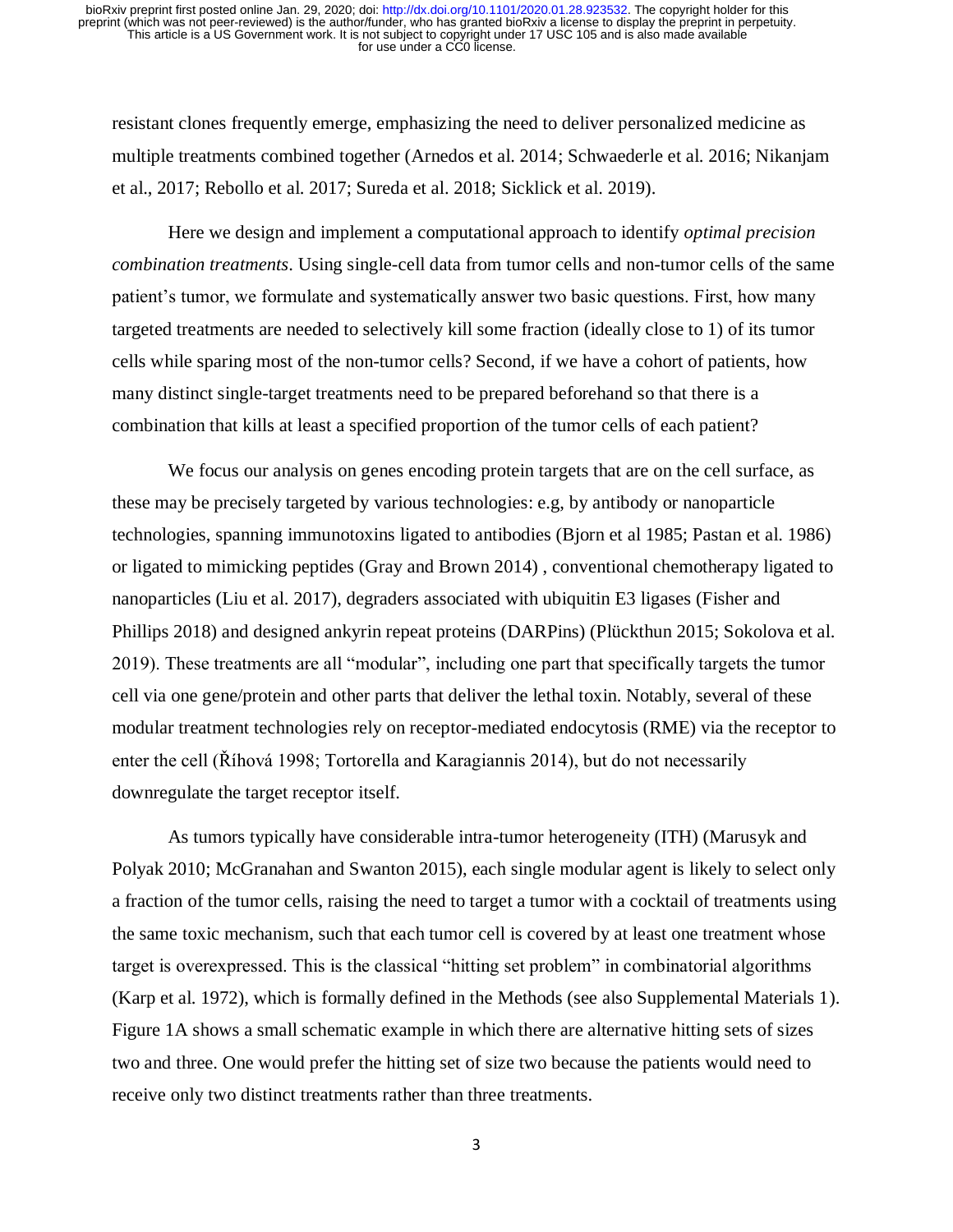# **Results**

### **The Data and the Combinatorial Optimization Analysis Framework**

We focus our analysis on nine single cell RNAseq data sets from publicly available databases that include tumor cells and non-tumor cells from at least three patients (Methods; Table 1). Those datasets include four brain cancer datasets and one each from breast, melanoma, colon, lung and head and neck cancers. Most analyses were done for all datasets, but for clarity of exposition, we focus in the main text on four datasets from four different cancer types (brain, head and neck, melanoma, lung); the results on the other five datasets are provided in Supplemental Materials.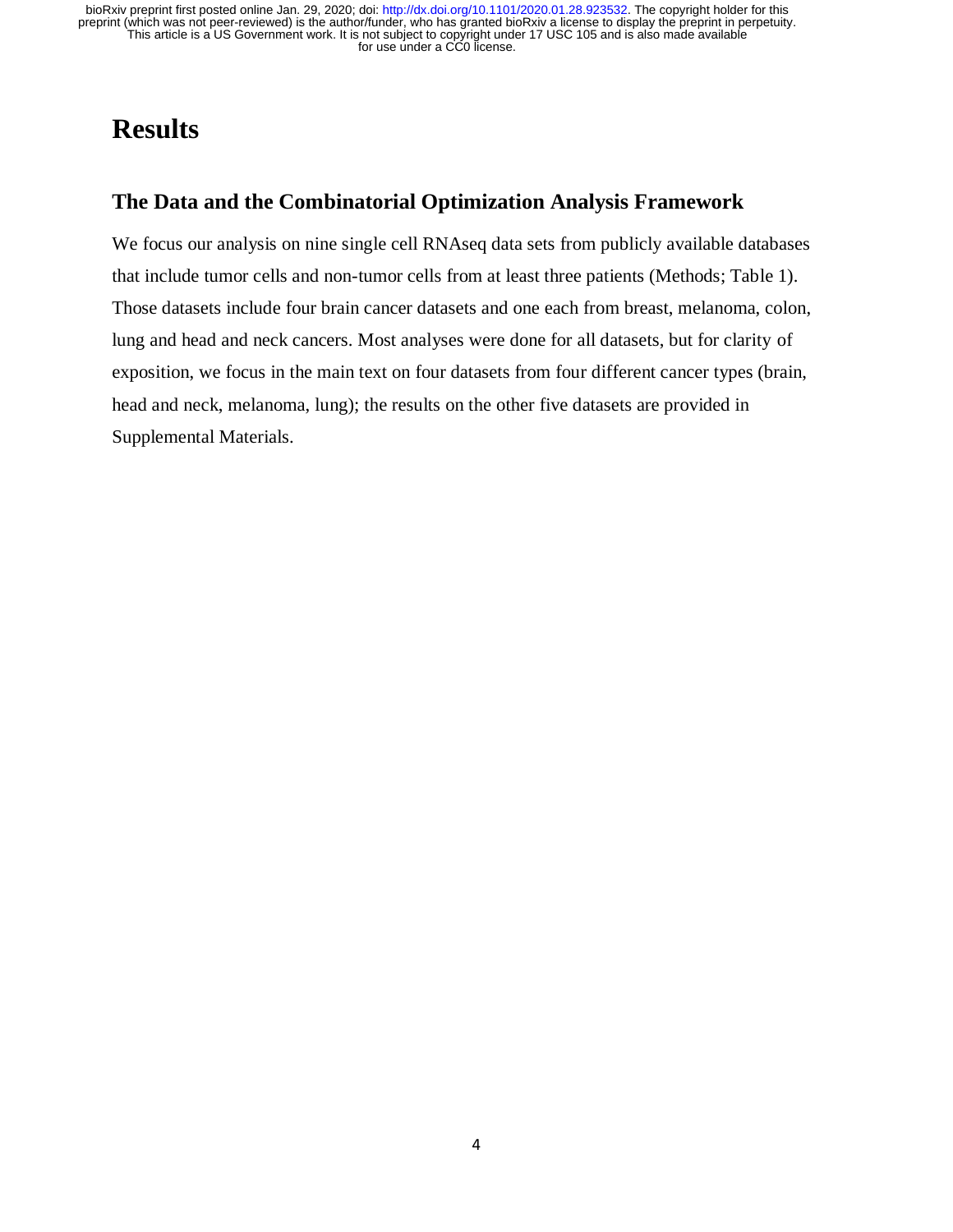

Figure 1. (A) A schematic small example of killing a multi-cell tumor. The tumor has four cells (A,B,C,D, portrayed by large green ellipses), which may express any of five cell-surface receptor genes (small ellipses) that may be targeted selectively by modular treatments (the blue ellipses). If one targets TEK, cells A and B will be killed (upper right). If one targets {APP, KDR, MET}, all cells will be killed (lower left). However, if, instead, one would target {CR2, TEK} then all cells will be killed with two targets instead of three (lower right), providing a better, optimal solution. (B) Cohort target size (CTS) (averaged over 20 subsamples) as a function of the number of cells sampled for four single-cell data sets. lb denotes the lower bound on the proportion of tumor cells to be killed; we depict this function for two lb values, our baseline value (0.8) and a more stringent one (0.9).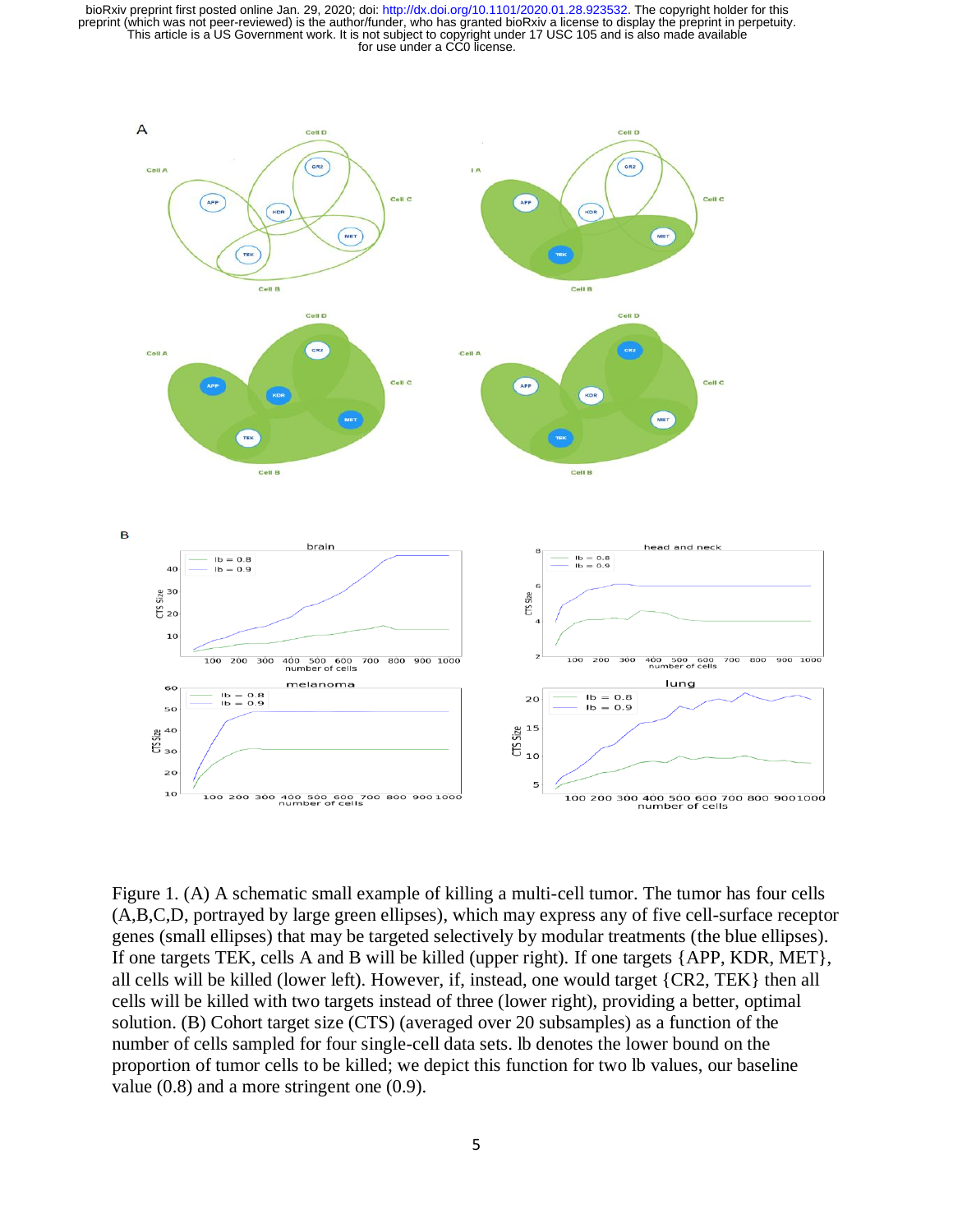We focus on a few key research questions. How many targets are needed to kill most cells of a tumor and what is the tradeoff between cancer cells killed and non-cancer cells spared? To formalize these and other questions as combinatorial optimization hitting set problems, we define the following parameters and baseline values and explore how the answers vary as functions of these parameters: We specify a lower bound on the fraction of tumor cells that should be killed,  $lb$ , which ranges from 0 to 1. Similarly, we define an upper bound on the fraction of non-tumor cells killed,  $ub$ , which also ranges from 0 to 1. Our baseline settings are  $lb = 0.8$  and  $ub = 0.1$ . To represent the observed non-linear relationship between the number of binding peptides on the drug-delivery molecule and the probability of entering the cell via RME (Martinez-Veracoechea and Frenkel 2011), we introduce an additional parameter  $r$ . The expression ratio  $r$  defines which cells are killed, as follows. Denote the mean expression of a gene  $g$  in *non-cancer* cells that have non-zero expression by  $E(g)$ . A given cell is considered killed if gene g is targeted and its expression level in that cell is at least  $r \times E(g)$ . Higher values of  $r$  model more selective killing. In addition to enabling the study of treatment combinations across a broad range of treatment stringencies, having  $r$  as a modifiable parameter anticipates that in the future one could experimentally tune the overexpression level at which the treatment enters cells and kills it in a gene-specific manner (cf. Delaney et al. 2019). For most of our analyses, the expression ratio  $r$  is varied from 1.5 to 3.0, with a baseline of 2.0, based on experiments in the lab of N.A and related to combinatorial chemistry modeling (Martinez-Veracoechea and Frenkel 2011).

Given these definitions, we solve the following combinatorial optimization hitting set problem (see Methods for more details): Given an input of a single cell transcriptomics sample of non-tumor and tumor cells for each patient in a cohort of multiple patients, bounds  $ub$  and  $lb$ , ratio  $r$ , and a set of up to 1269 target genes (later we present results for a specific subset of 58 such genes), we seek to find three key outputs: **(a)** the size of the *global minimum-size hitting set* for all patients such that the subset of genes targeted *for each patient is also of minimum size*, subject to the constraints that in each patient, at least *lb* proportion of cancer cells are killed by the optimal hitting set and at most  $ub$  proportion of non-tumor cells are killed by the hitting set **(b)** the size of the combination of targets that 'hit' each patient, termed the minimum *individual hitting set (IHS) size*, and finally **(c)** the identities of the gene targets that compose the optimal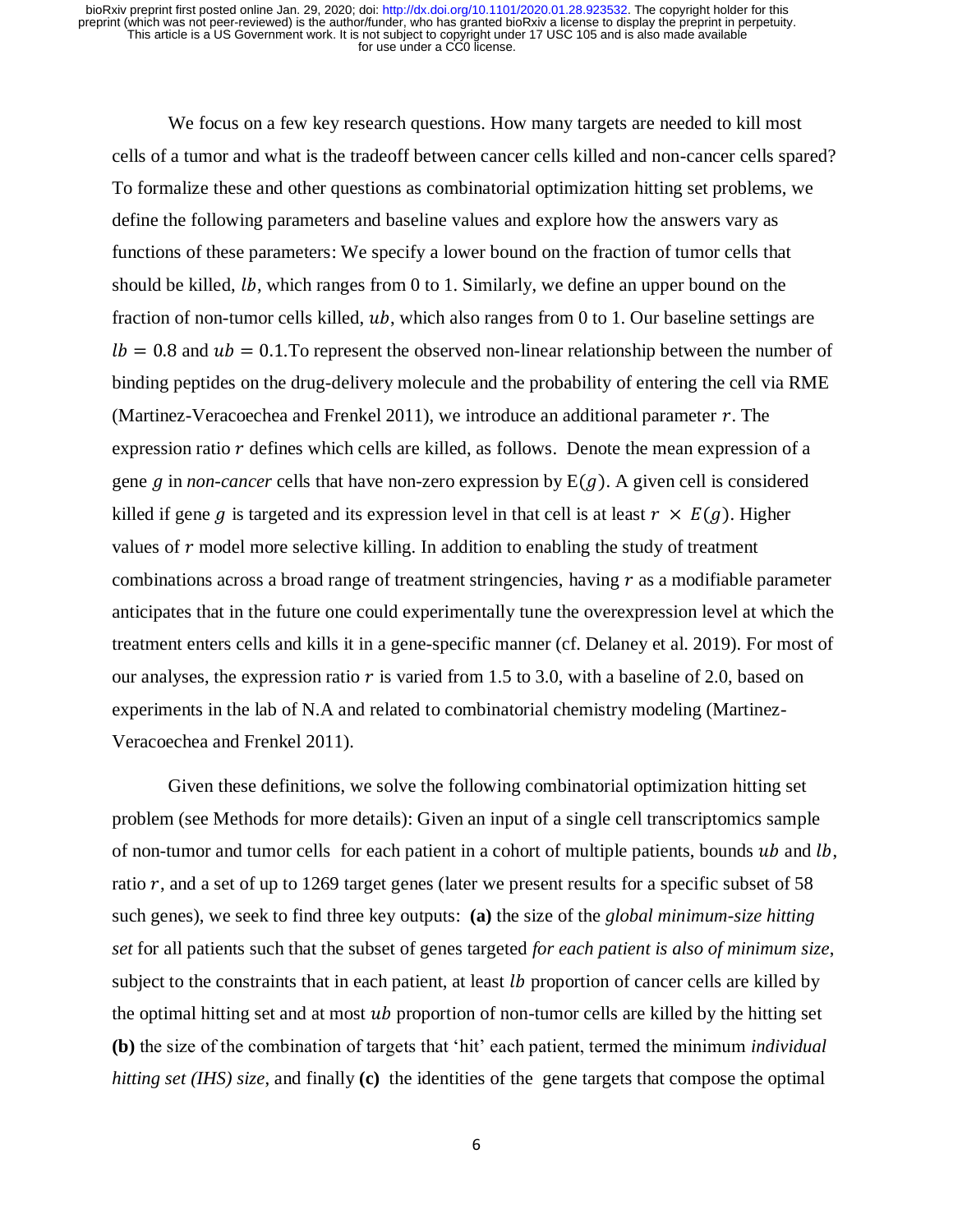global and individual target sets. In non-technical terms, the *global minimum-size hitting set (GHS)* denotes the set of all the genes targeted across all patients, which we term the *cohort target set (CTS)* and similarly the IHS denotes the *individual target set* (*ITS*). This optimum hitting set problem with constraints *can be solved to optimality using integer linear programming (ILP)* (Methods).

Of note, this formulation is "personalized" as *each patient receives the minimum possible number of treatments*. The global optimization comes into play when there are multiple solutions of the same size to treat a patient. For example, suppose we have two patients such that patient A could be treated by targeting either {*EGFR, FGFR2*} or {*MET, FGFR2*} and patient B could be treated by targeting either {*EGFR, CD44*} or {*ANPEP, CD44*}. Then we prefer the global hitting set {*EGFR, FGFR2, CD44*} of size 3 and we treat patient A by targeting {*EGFR, FGFR2*} and patient B by targeting {*EGFR, CD44*}.

As the number of cells per patient varies by three orders of magnitude across data sets, we use random sampling to obtain hitting set instances of comparable sizes (Methods). We report that sampling hundreds of cells from the tumor is sufficient to get enough data to represent all cells. In most of the experiments shown, the number of cells sampled, which we denote by  $c$ , was 250, which is a compromise between the low number of cells available in some data sets and sampling enough cells to represent intra-tumor heterogeneity. As shown in (Figure 1B and Supplemental Materials 1, Figures S1-S4), 250 cells are roughly sufficient for CTS size to plateau for our baseline parameter settings described in the next subsection for most data sets, while 500-750 cells is more appropriate for more extreme values on some data sets. For the colorectal cancer data set only, we sampled 100 cells since 250 cells are not available.

# **Cohort and Individual Target Set Sizes as Functions of Tumor and Non-Tumor Killing Goals**

Given the single cell tumor datasets and the ILP optimization framework described above, we first studied how do the resulting optimal cohort target set (CTS) vary as a function of the parameters defining the optimization objectives. Figures 2 and S5-S9 in Supplemental Materials 3 show spline-interpolated landscapes of CTS sizes varying *ub*, *lb*, and *r* around the baseline values. We show separate plots for  $r = 1.5, 2.0, 2.5, 3.0$ . Individual values on the z axis are not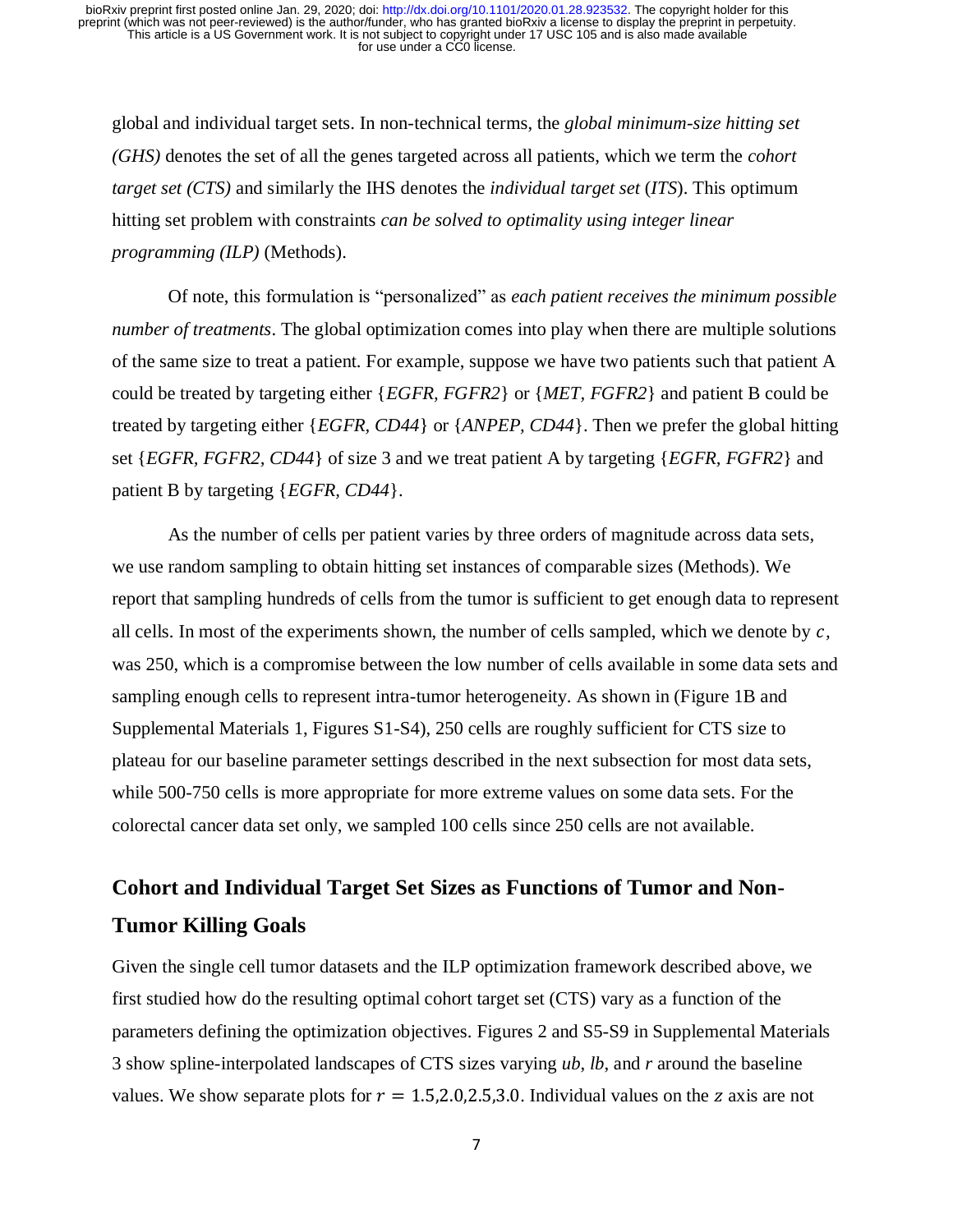necessarily integers because each value represents the mean of 20 replicates of sampling  $c$ (usually 250; for colorectal cancer (GSE81861) only,  $c = 100$ )) cells (Figure 1B). The CTS sizes for melanoma are largest due to the larger number of patients in that data set.

Encouragingly, for most data sets and parameter settings, we see that the optimal CTS sizes are in the single digits. However, in several data sets, we observe a sharp increase in CTS size for *lb* values above 0.8 and/or *ub* is set below 0.1, with a more pronounced effect of varying *lb*. This transition is more discernable at the lowest value of  $r$  (1.5), probably because when  $r$  is lower it becomes harder to find genes that are individually selective in killing tumor cells and sparing non-tumor cells. The observed transition in CTS sizes occurs robustly for a broad range of thresholds for filtering out low expressing cells when preprocessing the data (Supplemental Materials 4, Figures S10-S12).

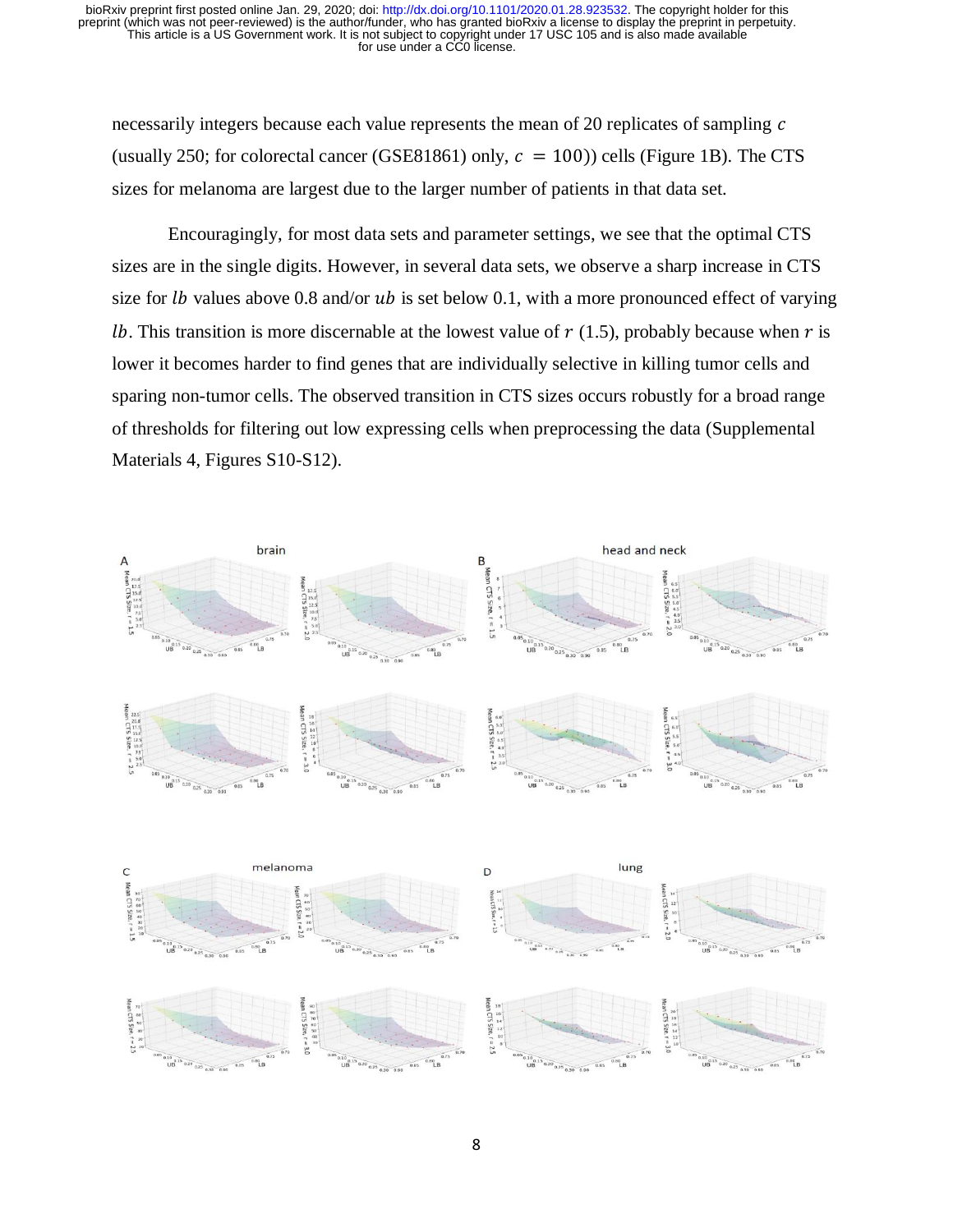Figure 2. Surface plots showing how cohort target set size (CTS) varies as a function of  $lb, ub, r$ . For brain cancer (A) the mean values are in the range [2.1, 16.85]; for head and neck cancer (B) in [3,6.95]; for melanoma (C) in [12.8, 67.5]; for lung cancer (D) in [4.6, 20.5].

We then turned to examine what are the resulting *individual target set* (ITS) sizes that are obtained in the optimal combinations under the same conditions. In all data sets, the mean ITS sizes are in the single digits for most values of  $lb$  and  $ub$ . The distributions of ITS sizes are shown as bar graphs for four data sets and two combinations of  $(lb, ub)$  (Figure 3). Overall, the mean ITS sizes with the baseline parameter values ( $r = 2.0$ ,  $lb = 0.8$ ,  $ub = 0.1$ ) range from 1.0 to 2.67 among the nine data sets (Supplemental Table S2), such that on average 3 targets per patient should suffice if enough single-target treatments are available in the cohort target set. However, there is considerable variability across patients. Evidently, as we make the treatment requirements more stringent (formally increasing  $lb$  from 0.8 to 0.9 and decreasing  $ub$  from 0.1 to 0.05), the variability in ITS size across patients becomes larger. Importantly, these bar plots provide rigorous quantifiable evidence grounding the prevailing observation that among tumors of the same type, some tumors are much harder to treat than others. Taken together, these results show that we can compute precise estimates of the number of targets needed for cohorts (tens) and individual patients (single digits usually) and that these estimates are sensitive to the killing stringency, especially when  $lb$  increases above 0.8. The landscape for more aggressive killing regimes, with values of *lb* up to 0.99 for the baseline  $r = 2.0$  is portrayed in Figures S13-S14 in Supplemental Materials 5. For fixed  $lb = 0.8$ ,  $lb = 0.1$  and varying r, smallest CTS sizes are typically obtained for r values close to 2.0, further motivating our choice of  $r = 2$  as the default value (Supplemental Materials 6, Figures S15-S16, Table S1). Finally, we show that a 'control' heuristic algorithm searching for small and effective target combinations finds ITS sizes substantially larger than the optimal ITS sizes identified using our optimization algorithm. The greedy CTS size is greater than the ILP CTS size for eight out of nine data sets (Supplemental Materials 7 (Table S2), Methods).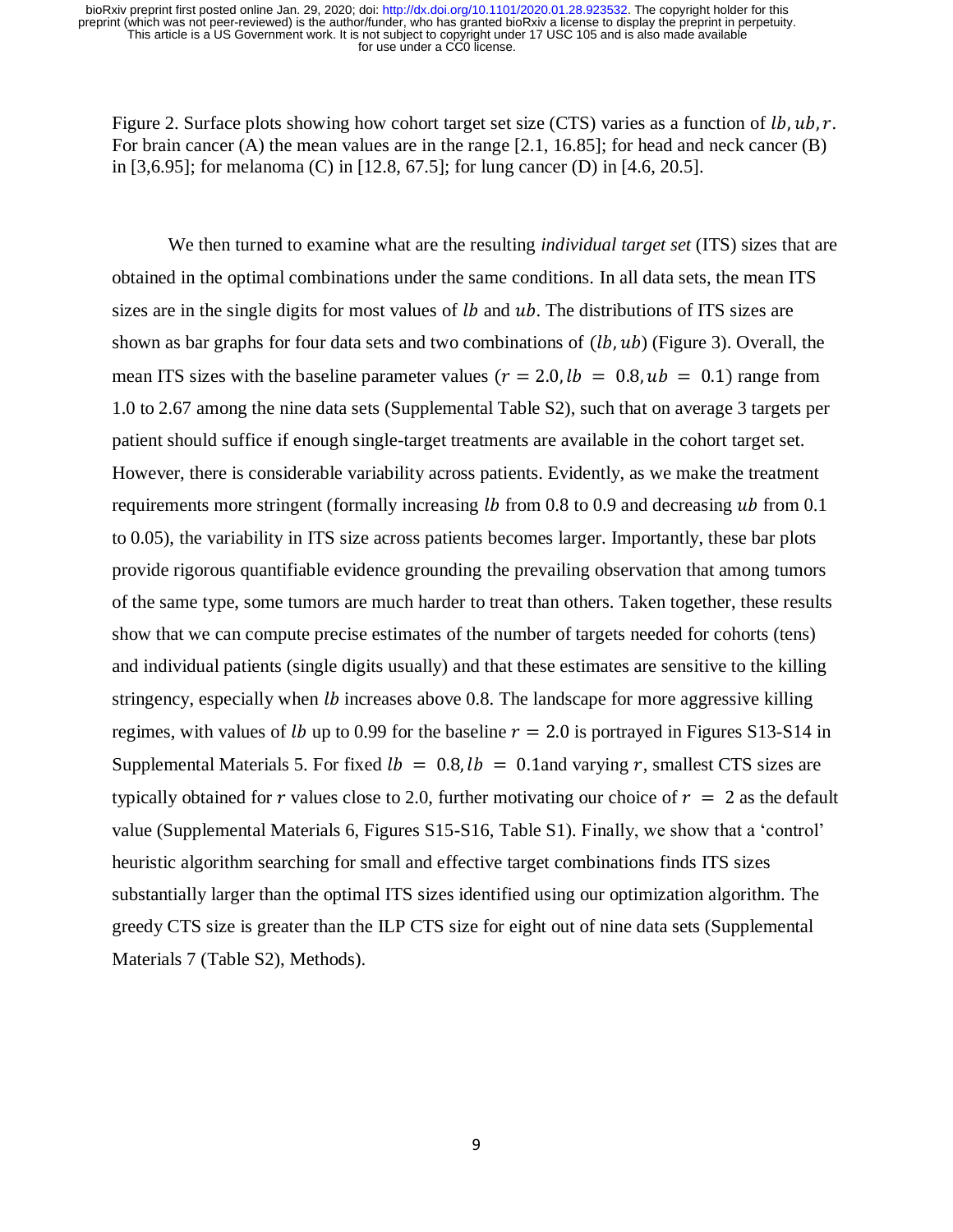

Figure 3. The distribution of ITS values across four different cancer types, at our baseline parameter setting (blue) and one more stringent parameter setting (green).

# **The Landscape of Combination Sizes Achievable with Currently Targetable Receptors**

To get a more current view of combination treatments possible with targets that have already been validated, we conducted a literature search identifying 58 out of the 1269 genes for which ligand-mimicking peptides have been published and tested in *in vitro* models, usually cancer models (Methods; Tables 2 and 3). We asked whether we can find feasible optimal combinations in this case and if so, how do the optimal CTS sizes compare vs. those computed for all 1269 genes?

Computing the optimal CTS and ITS solutions for this basket of 58 targets, we found feasible solutions for six of the data sets across all parameter combinations we surveyed, but for three data sets, in numerous parameter combinations we could not find optimal solutions that satisfy the optimization constraints, especially for melanoma (Supplemental Materials 8). That is, the currently available targets do not allow one to design treatments that may achieve the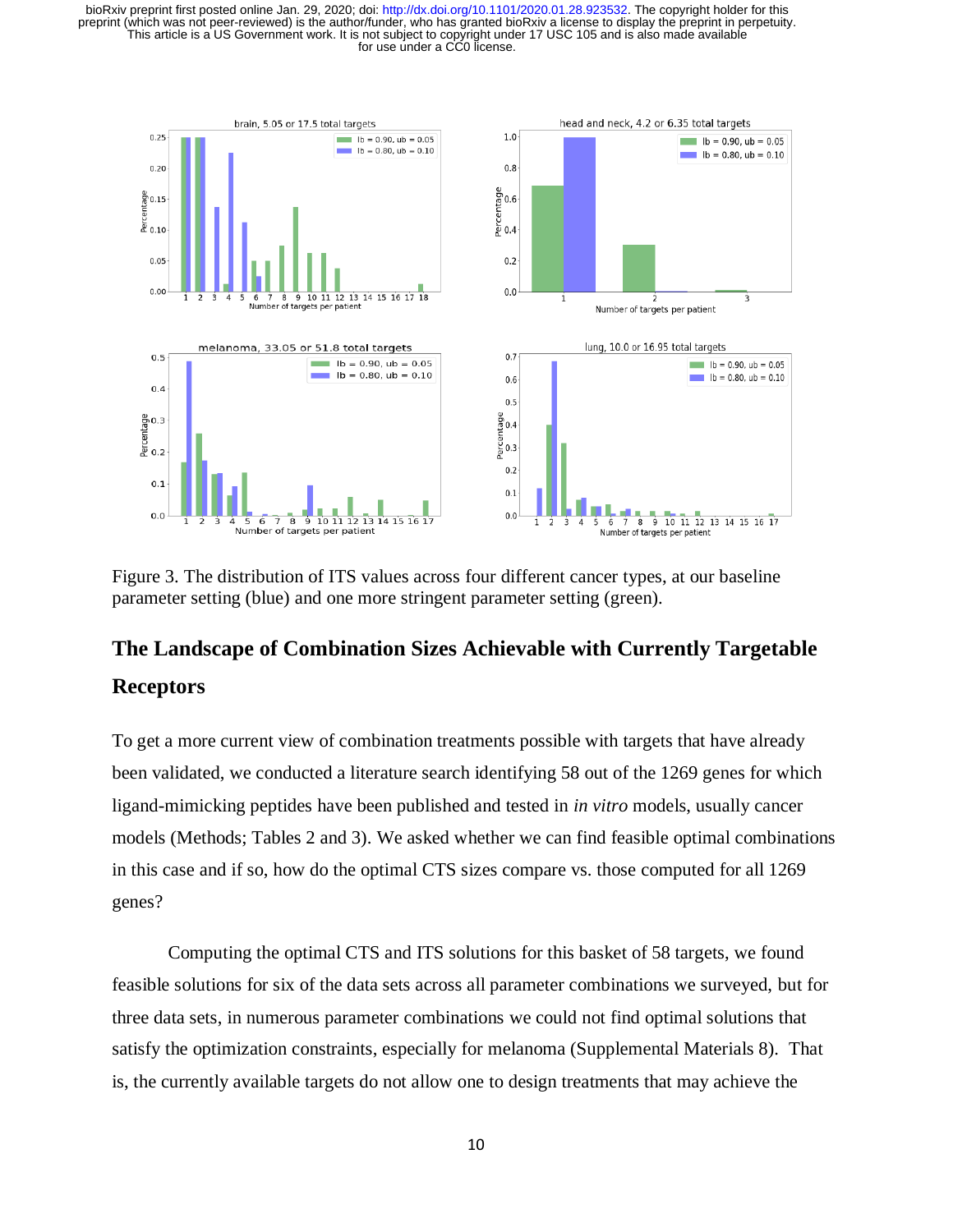specified selective killing objectives, underscoring the need to develop new targeted cancer therapies to make personalized medicine more effective for more patients. Overall, comparing the optimal solutions obtained with 58 targets to those we have obtained with the 1269 targets, three qualitatively different behaviors are observed (Figures S17-S20, Supplemental Materials 8): On some data sets, it is just a little bit more difficult to find optimal solutions with the 58 gene pool, while in others, the restriction to a smaller pool can be a severe constraint. In one data set (melanoma), the smaller basket of genes forces more patients to receive similar individual treatment sets and thereby reduces the size of the CTS. Unlike the CTS size, the ITS size must stay the same or increase when the pool of genes is reduced, by definition. Overall, the ITS sizes using the pool of 58 genes range from 1.16 to 4.0. Among the feasible instances (i.e., the cases we managed to solve), the average increases in the IHS sizes in the 58 genes space vs that of the 1269 case was quite moderate, ranging from 0.16 to 1.33.

# **Optimal Fairness-Based Combination Therapies for a Given Cohort of Patients**

Until now we have adhered to a *patient-centered approach* that aims to find the minimum-size ITS for each patient, first and foremost. We now study a different, *cohort-centered approach*, where given a cohort of patients, we seek to minimize the total size of the overall CTS size, while allowing for some increase in the ITS sizes. The key question is how much larger are the resulting ITS sizes if we optimize for the cohort (CTS size) rather than the individuals (ITS size)? This scenario is an example of 'fairness' problems (Supplemental Materials 1), where we seek potentially sub-optimal individual solutions that are beneficial for the entire community from a social or economic perspective. Here, the potential benefit is economic since running a basket trial would be less expensive if one reduces the size of the basket of available treatments (Figure 4).

We formalized the 'fair CTS problem' by adding a parameter  $\alpha$  as the limit on the excess number of targets selected for any individual patient, compared to the number selected in the individual-based approach (formally, the latter corresponds to setting  $\alpha = 0$ ). We formulated and solved via ILP this fair hitting set problem for up to 1269 possible targets on all nine data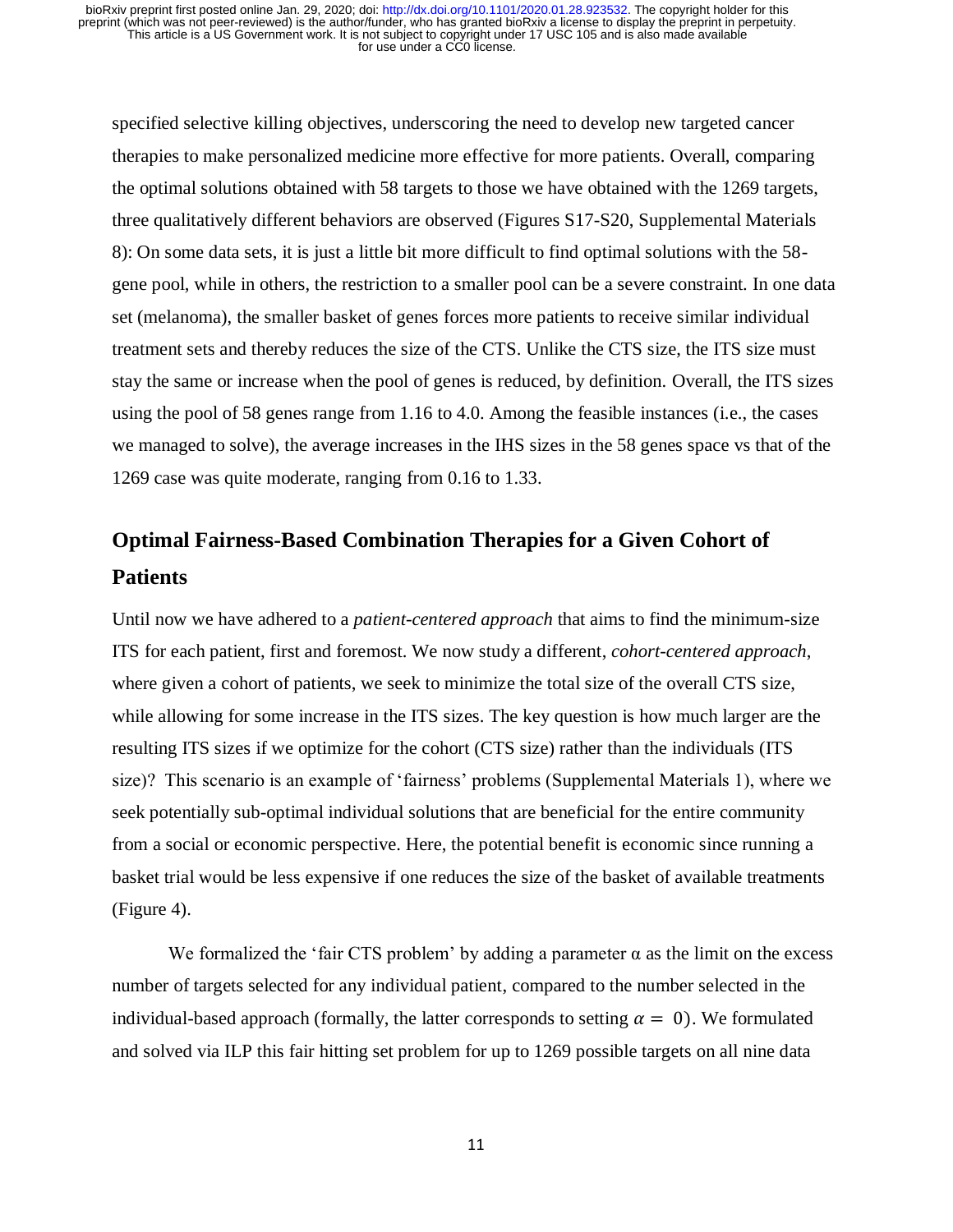sets (Methods). We fixed  $r = 2$  and  $ub = 0.1$  while varying  $\alpha$  and lb. Figures S21-S26 in Supplemental Materials 9 show the optimal CTS and ITS sizes w.r.t.  $\alpha = 0, \ldots, 5$ .



Figure 4. A schematic example showing the concept of *fairness*. Each patient has two cells (portrayed in a different color for each patient, left panel). Employing the individual-based optimizing objective, each patient could be treated by an IHS of size 1 by targeting the receptors A, B, C (middle panel), but this would result in an optimal CTS of size 3. Instead, employing a fairness-based optimization objective would result in a smaller CTS of size 2 ({APP, MET}, right panel) that could be used to treat each patient. This solution thus beneficially reduces the overall cohort target set size, but at the cost of increasing the size of each ITS from 1 to 2 (thus having an unfairness value  $\alpha = 1$  because the worst difference among all patients is that a patient receives 1 more treatment than necessary).

For 8 out of 9 data sets, we encouragingly find that the unfairness  $\alpha$  is bounded by  $\alpha$ *constant of 3, i.e, we cannot find smaller CTS by allowing*  $\alpha$  *to increase above 3. For the largest* data set (melanoma), the CTS is close to smallest possible at  $\alpha = 3$ . As we show in Supplemental Materials 9, empirically, even if one requires lower  $\alpha$  values, then as those approach 0 the size of the fairness-based CTS grows fairly moderately and remains in the lower double digits, and the mean size of the number of treatments given to each patient (their ITS) is overall  $<$  5. While, theoretically, we show that one can design instances for which  $\alpha$  would need to be at least  $\sqrt{n}$  – 1to get a CTS (global hitting set) of size less than *n* (Supplemental Materials 9), in practice, fairness-based treatment strategies would be a reasonable and worthy economic option to consider in the future.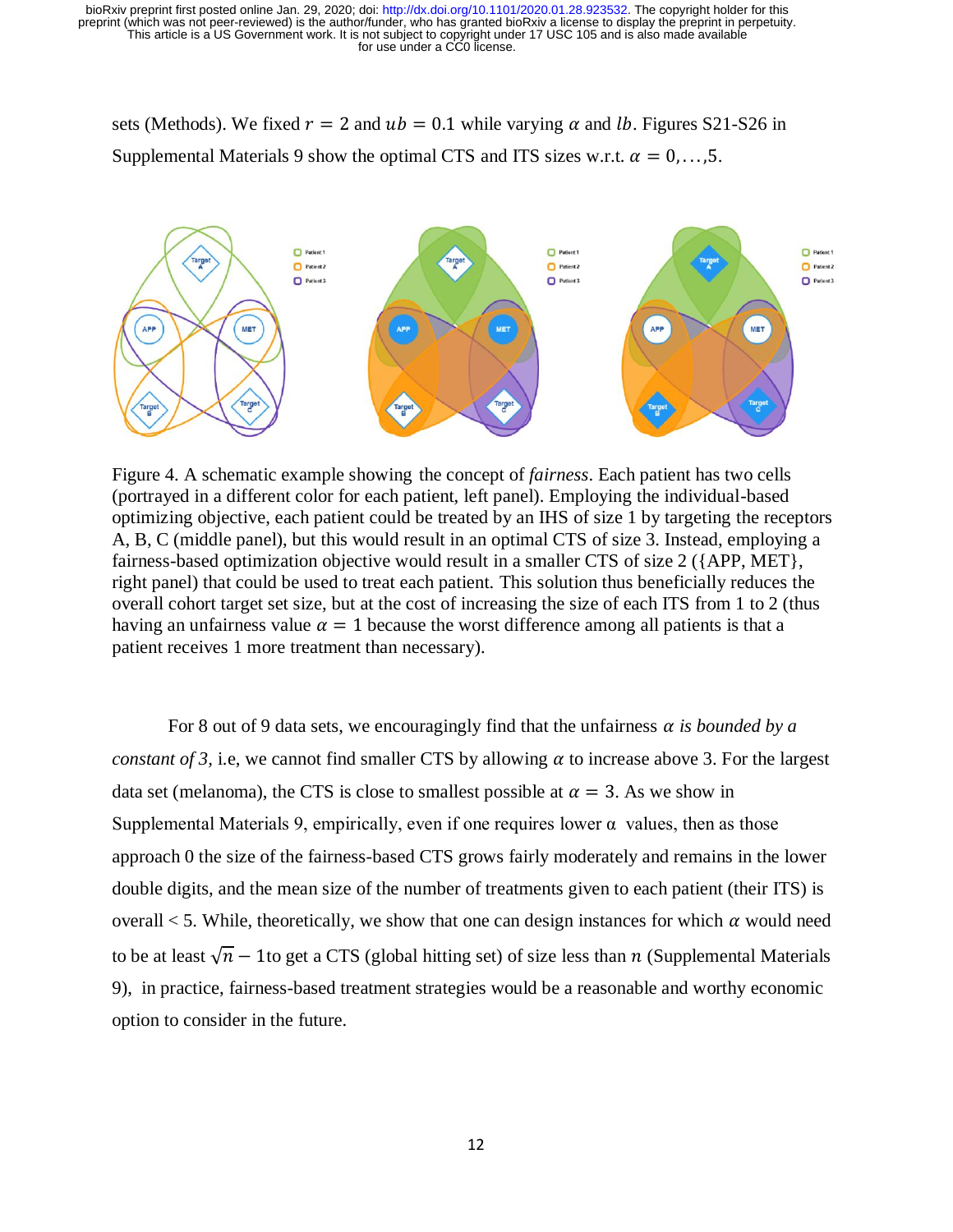#### **The Landscape of Gene Targets Appearing Frequently in Optimal Solutions**

Examining the optimal combinations of targets that we identified across the different data sets can also give information regarding the cell surface receptors that merit more experimental effort in designing new targeted treatments. The results obtained for each dataset, at our baseline parameter setting, for  $\alpha = 0,1...$ , 5 are displayed in Tables S3-S5 in Supplemental Materials 10.

We further constructed co-occurrence networks in which edges connect targets that frequently co-occur in optimal solutions, analyzing the 58-gene and the 1269-gene solution spaces (Figure 5, Methods). Notably, with 1269 targets the resulting network is quite dense but for 58 targets, the resulting network is sparse where, remarkably, most of the frequent pairs include *EGFR* and one of the cadherin genes, *CDH1* and *CDH2*. More details can be found in Supplemental Materials 10.

Strikingly, one gene, *PTPRZ1* (protein tyrosine phosphatase receptor zeta 1), appears far more frequently than others, especially in the brain cancer data sets. This finding coincides with previous reports that *PTPRZ1* is overexpressed in glioblastoma (GBM) (Müller et al. 2003; Ulbricht et al. 2003). Notably, various cell line studies and mouse studies have shown that inhibiting PTPRZ1, for example by shRNAs, can slow glioblastoma tumor growth and migration (Ulbricht et al. 2006; Bourgonje et al. 2014). In the four brain cancer data sets, *PTPRZ1* is expressed selectively above the baseline  $r = 2.0$  in 0.99 (GSE89567), 0.84 (GSE70630), 0.96 (GSE102130) and 0.27 (GSE84465) proportion of cells as an unweighted average of all the patients in each cohort.

Among the more widely studied genes, the oncogene *EGFR* stands out both because of its frequency in the 58-target network and via the gene/protein network tools provided along with the STRING database (Szklarczyk et al. 2019) to perform several types of gene set and pathway enrichment analyses. Among the 30 genes in the 1269-gene set most commonly in optimal solutions, there six kinases (out of 88 total human transmembrane kinases with a catalytic domain, p < 1e-6), namely {*EGFR, EPHB4, ERBB3, FGFR1, INSR, NTRK2*} and two phosphatases {*PTPRJ, PTPRZ1*}. The KEGG pathways most significantly enriched, all at FDR < 0.005, are ("proteoglycans in cancer") represented by {*CD44, EGFR, ERBB3, FGFR1, PLAUR*}, ("adherens junction") represented by {*EGFR, FGFR1, INSR, PTPRJ*}, and ("calcium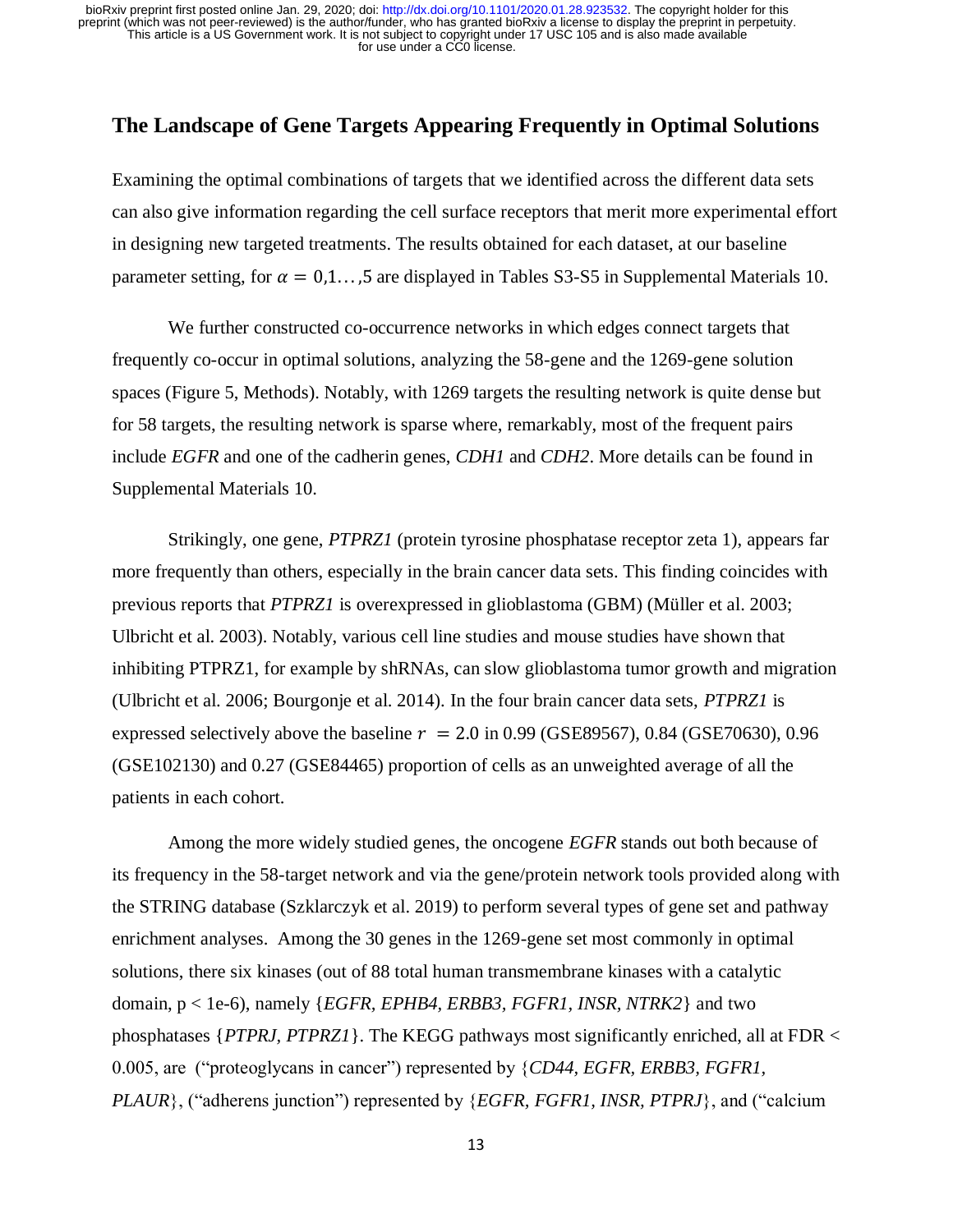signaling pathway") represented by {*EDNRB, EGFR, ERBB3, GRPR, P2RX6*}. The one gene in the intersection of all these pathways and functions is *EGFR*.



Figure 5. Network illustrations of the genes occurring most frequently (and their pairwise cooccurrence) in optimal target combinations. (A) The 30 most common target genes out of 1269 encoding cell-surface receptors and (B) the 20 most common target genes among the genes encoding 58 currently targetable receptors. There is an edge between two genes if they occur together in at least 70% (A) or 40% (B) respectively of the maximum possible. Node diameters reflect the frequencies of occurrence of each individual gene in optimal combinations. Edges are thicker and darker when the frequency of co-occurrence is higher.

## **Discussion**

In this multi-disciplinary study, we harnessed techniques from combinatorial optimization to analyze publicly available single-cell tumor transcriptomics data to chart the landscape of future personalized combinations that are based on 'modular' therapies. We showed that a modest number of modular drugs that target different overexpressed receptors but kill cells with the same toxin may suffice to kill most cells of a solid tumor, while sparing most of the noncancerous cells (Figures 2 and 3). Remarkably, we found that if one designs the optimal set of treatments for an entire cohort adopting a fairness-based policy, then the size of the projected treatment combinations for individual patients are not much larger than the optimal solutions that would have been assigned for these patients based on an individual-centric policy (Supplemental Materials 10).

We compared gene expression levels between non-cancer cells and cancer cells sampled from the same patient, which avoids inter-patient expression variability (Seoane et al. 2014).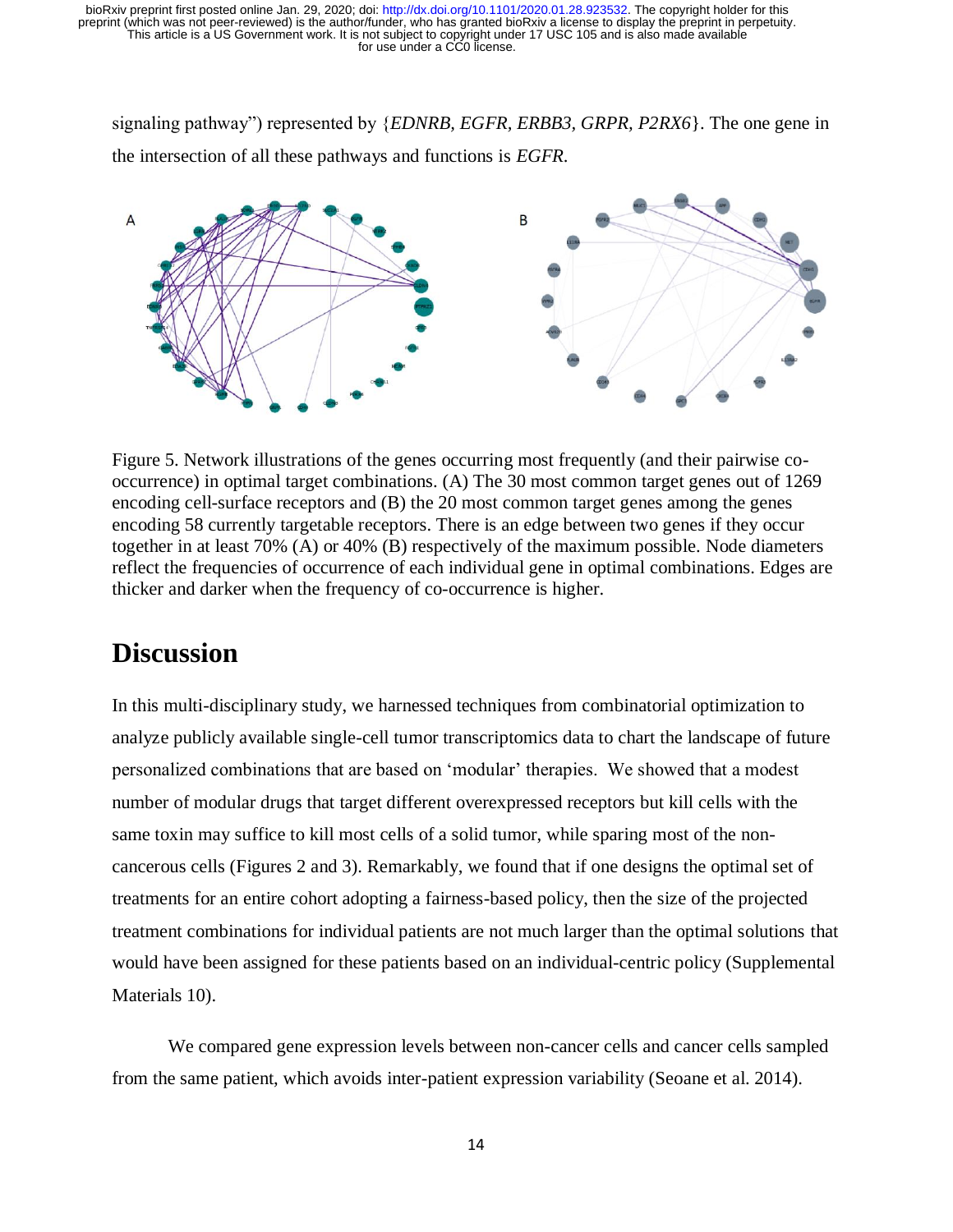However, we did little to account for "expression dropout" beyond the normalization performed by the providers of the data sets did, aiming to preserve the public data as it was submitted to GEO or Array Express. To achieve some uniformity, we only added a step to filter low expressing cells because some data sets had already been filtered in this way. We surmise that our results about the sizes of optimal TS should be viewed as *estimated upper bounds* that are likely to decrease if the dropout rate decreases or if cells expressing few genes are eliminated from the analysis more stringently. Finally, a more general future analysis should ideally include single cell transcriptomics data from normal, non-cancer cells, from all accessible tissues in the human atlas (not just the tumor microenvironment of a given individual), aiming to avoid targeting genes that are overexpressed in organs unrelated to the cancer site.

Even though the combinatorial optimization problems solved here are in the worst-case exponentially hard (NP-complete (Karp, 1972) in computer science terminology), the actual instances that arise from the single-cell data could be either formally solved to optimality or shown to be infeasible with modern optimization software. Of note, Delaney et al. (2019), have recently formalized a related optimization problem in analysis of single-cell clustered data for immunology. Their optimization problem is also NP-complete in the worst case but they could solve it for solution sets of up to size four using heuristic methods.

We additionally studied the precision combination landscape when the pool of targets consists of the 58 cell surface receptors that have proven ligand-mimicking peptides (Gray and Brown 2014; Liu et al. 2017) (Tables 2 and 3). The sizes of the optimal cohort treatment sets are not much larger and at times smaller than when considering all 1269 cell surface receptor genes. This finding reassuringly indicates that biochemists developing ligand-mimicking peptides have been astute about choosing ligands whose receptors are often overexpressed in tumors. However, we did find some data sets and instances for which optimal solution could not be found, which indicates that additional targeted treatments for solid tumors need to be developed. Functional enrichment analysis of genes commonly occurring in the optimal target sets reinforced the central role of the widely-studied oncogene *EGFR* and other transmembrane kinases, while also suggesting that the less-studied phosphatase *PTPRZ1* is a useful target, especially in brain cancer.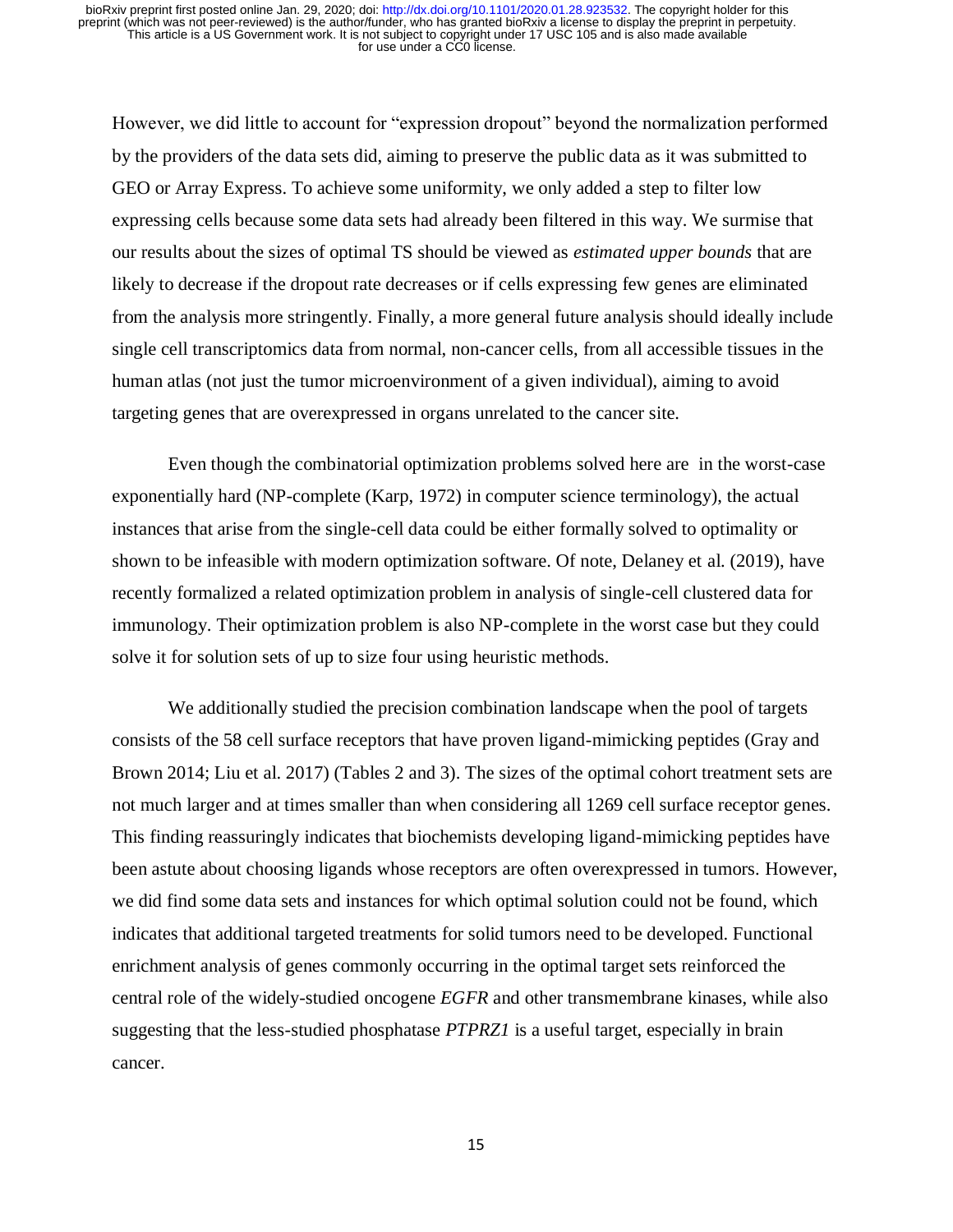In summary, this multi-disciplinary study is the first to harness combinatorial optimization tools to analyze emerging single-cell data to portray the landscape of personalized combinations cancer medicine. Our findings uncover promising membranal targets for the development of future oncology drugs that may serve to optimize the treatment of cancer patient cohorts in several cancer types. The approach presented and the accompanying software, termed MadHitter, after the Mad Hatter from Alice in Wonderland (see Methods), can be readily applied to analyze additional cancer data sets as they become available.

## **Methods**

#### **Data Sets**

We retrieved and organized data sets from NCBI's Gene Expression Omnibus (GEO, Clough and Barrett 2016) and Ensembl's ArrayExpess (Kolesnikov et al. 2015) and the Broad Institute's Single Cell Portal [\(https://portals.broadinstitute.org/single\\_cell\)](https://portals.broadinstitute.org/single_cell). Nine data sets had sufficient tumor and non-tumor cells and were used in this study; an additional five data sets had sufficient tumor cells only and were used in testing early versions of MadHitter. Suitable data sets were identified by searching scRNASeqDB (Cao et al. 2017), CancerSea (Yuan et al. 2019), GEO, ArrayExpress, Google Scholar, and the 10x Genomics list of publications [\(https://www.10xgenomics.com/resources/publications/\)](https://www.10xgenomics.com/resources/publications/). We required that the data contains measurements of RNA expression on single cells from human primary solid tumors of at least two patients and the metadata are consistent with the primary data. We are grateful to several of the data depositing authors of data sets for resolving metadata inconsistencies by e-mail correspondence and by sending additional files not available at GEO or ArrayExpress. We excluded blood cancers and data sets with single patients. When it was easily possible to separate cancer cells from non-cancer cells of a similar type, we did so.

The main task in organizing each data set was to separate the cells from each sample or each patient into one or more single files. Representations of the expression as binary, as read counts, or as normalized quantities such as transcripts per million (TPM) were retained from the original data. When the data set included cell type assignments, we retained those to classify cells as "cancer" or "non-cancer", except in the data set of (Karaayvaz et al. 2018) where it was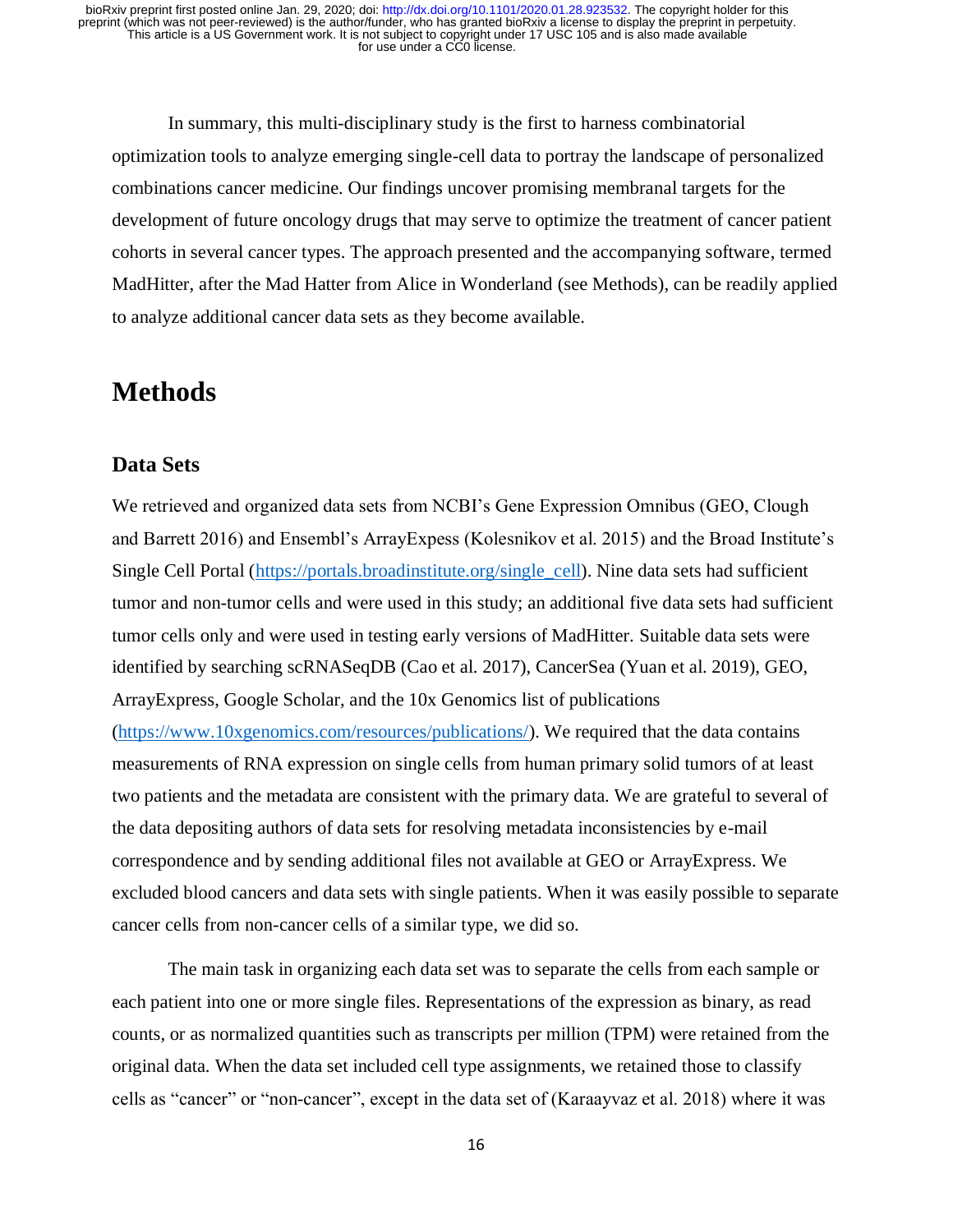necessary to reapply filters described in the paper to exclude cells expressing few genes and to identify likely cancer and likely non-cancer cells. If cell types were not distinguished, all cells were treated as cancer cells. To achieve partial consistency in the genes included, we filtered data sets to include only those gene labels recognized as valid by the HUGO Gene Nomenclature Committee [\(http://genenames.org\)](http://genenames.org/), but otherwise we retained whatever recognized genes that the data submitters chose to include. After filtering out the non-HUGO genes, but before reducing the set of genes to 1269 or 58, we filtered out cells as follows. Some data sets came with low expressing cells filtered out. To achieve some homogeneity, we filtered out any cells expressing fewer than 10% of all genes before we reduced the number of genes. In Supplemental Materials 4, we tested the robustness of this 10% threshold. Finally, we retained either all available genes from among our set of 1269 genes encoding cell-surface receptors.

Table 1. Summary descriptions of single-cell data sets from solid tumors used either for analysis (9) or preliminary testing (5 additional). Data sets are ordered so that those from the same or similar tumor types are on consecutive rows. The first 13 data sets were obtained either from GEO or the Broad Institute Single Cell Portal, but the GEO code is shown. The data set on the last row was obtained from ArrayExpress. In some data sets that have both cancer and noncancer cells, there may be samples for which only one type or the other is provided. Hence, the numbers in parentheses in the third and fourth columns may differ. Data set GSE115978 (Jerby-Arnon et al. 2018) supersedes and partly subsumes GSE7256 (Tirosh et al. 2016b)

| Data set<br>code | Cancer type $(s)$ | Cancer<br>cells(samples) | Non-<br>cancer<br>cells<br>(samples) | Clinical<br>follow-up | Reference(s)              |
|------------------|-------------------|--------------------------|--------------------------------------|-----------------------|---------------------------|
| GSE75688         | <b>Breast</b>     | 441(11)                  |                                      | Metastasis or<br>not  | Chung et al.<br>2017      |
| GSE118389        | <b>Breast</b>     | 804(6)                   | 314(6)                               | Metastasis or<br>not  | Karaayvaz<br>et al. 2018  |
| GSE89567         | brain(glioma)     | 5097(10)                 | 1146(9)                              | N <sub>0</sub>        | Venteicher<br>et al. 2017 |
| GSE103224        | brain(glioma)     | 23793(8)                 |                                      | N <sub>0</sub>        | Yuan et al.<br>2018       |
| GSE70630         | brain(glioma)     | 4044(6)                  | 303(6)                               | N <sub>0</sub>        | Tirosh et al.<br>2016a    |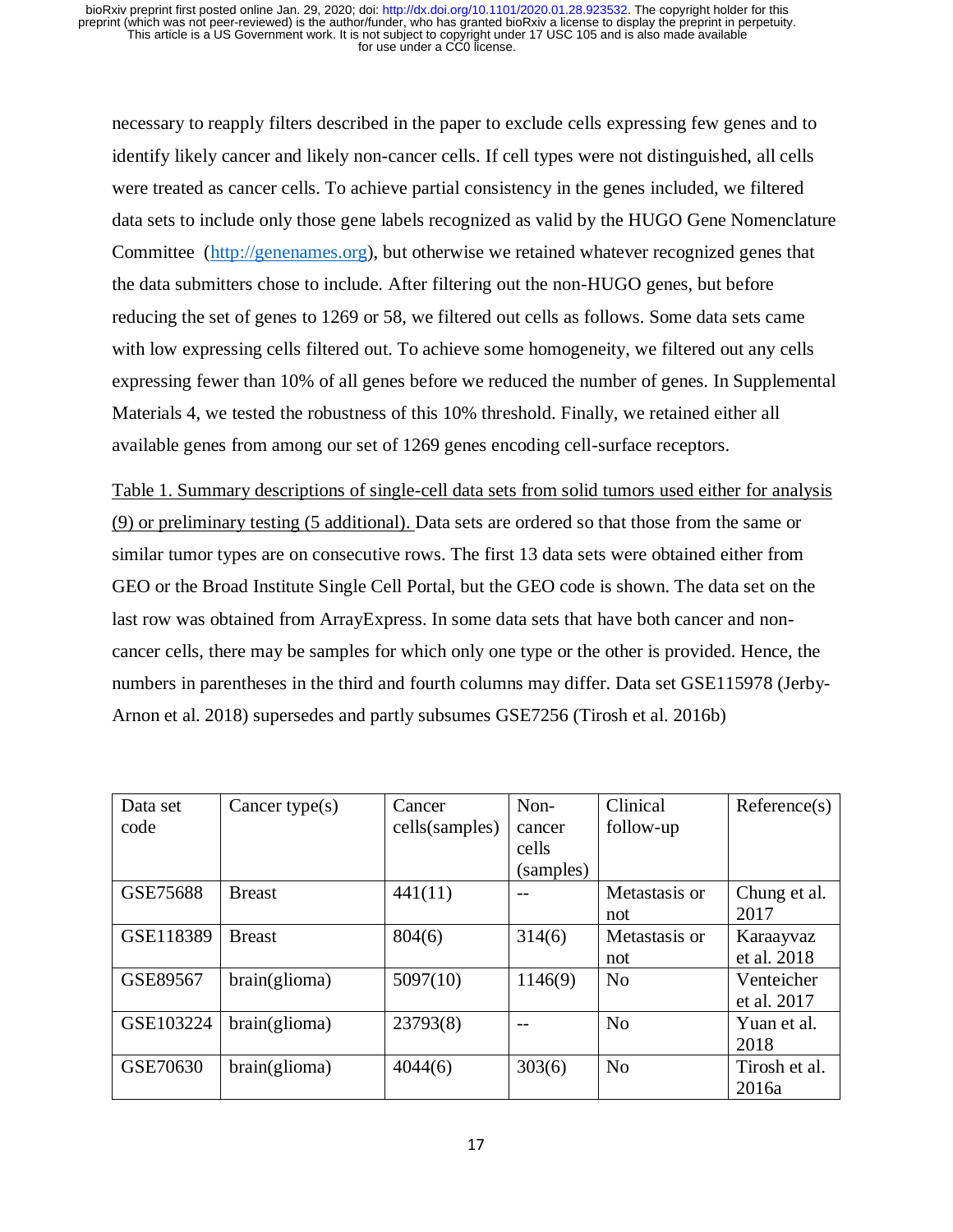| GSE57872        | brain(glioma)                                   | 440(6)                                        | $-$      | N <sub>o</sub>          | Patel et al.<br>2014                                  |
|-----------------|-------------------------------------------------|-----------------------------------------------|----------|-------------------------|-------------------------------------------------------|
| GSE102130       | $brain(6 \text{ glioma}$ and<br>3 glioblastoma) | 2858(9)                                       | 94(5)    | N <sub>0</sub>          | Filbin et al.<br>2018                                 |
| GSE84465        | brain(glioblastoma)                             | 1091(4)                                       | 651(4)   | N <sub>o</sub>          | Darmanis et<br>al. 2017                               |
| GSE81861        | colorectal                                      | 272(10)                                       | 160(6)   | N <sub>o</sub>          | Li et al.<br>2017                                     |
| GSE103322       | head and neck                                   | 2093(13)                                      | 3197(15) | N <sub>o</sub>          | Puram et al<br>2017                                   |
| GSE115978       | melanoma                                        | 2018(23)                                      | 4334(32) | Yes, immuno-<br>therapy | Jerby-Arnon<br>et al. 2018;<br>Tirosh et al.<br>2016b |
| GSE118828       | ovarian                                         | 1415(11)<br>primary)<br>973 (5<br>metastasis) | 578(2)   | N <sub>o</sub>          | Shih et al.<br>2018                                   |
| GSE67980        | prostate                                        | 124(21)                                       |          | Metastasis or<br>not    | Miyamoto<br>et al. 2015                               |
| E-MTAB-<br>6149 | lung                                            | 7351(5)                                       | 2730(5)  | N <sub>o</sub>          | Lambrechts<br>et al. 2018                             |

### **Definition of the Minimum Hitting Set Problem and Feasibility**

One of Karp's original NP-complete problems is called "hitting set" and is defined as follows (Karp, 1972). Let U be a finite universal set of elements. Let  $S_1, S_2, S_3, \ldots, S_k$  be subsets of U. Is there a small subset  $H \subseteq U$  such that for  $i = 1, 2, 3, ..., k$ ,  $S_i \cap H$  is non-empty. In our setting, U is the set of target genes and the subsets  $S_i$  are the single cells. In (Gainer-Dewar and Vera-Lincona 2017), numerous applications for hitting set and the closely related problems of subset cover and dominating set are described; in addition, practical algorithms for hitting set are compared on real and synthetic data.

Among the applications of hitting set and closely related NP-complete problems in biology and biochemistry are stability analysis of metabolic networks (Haedlicke and Klamt 2011; Haus et al. 2011; Jarrah et al. 2007; Klamt and Gilles 2004; Trinh et al. 2009), identification of critical paths in gene signaling and regulatory networks (Ideker 2000; Wang and Albert 2011; and Zvedei-Oancea et al. 2005) and selection of a set of drugs to treat cell lines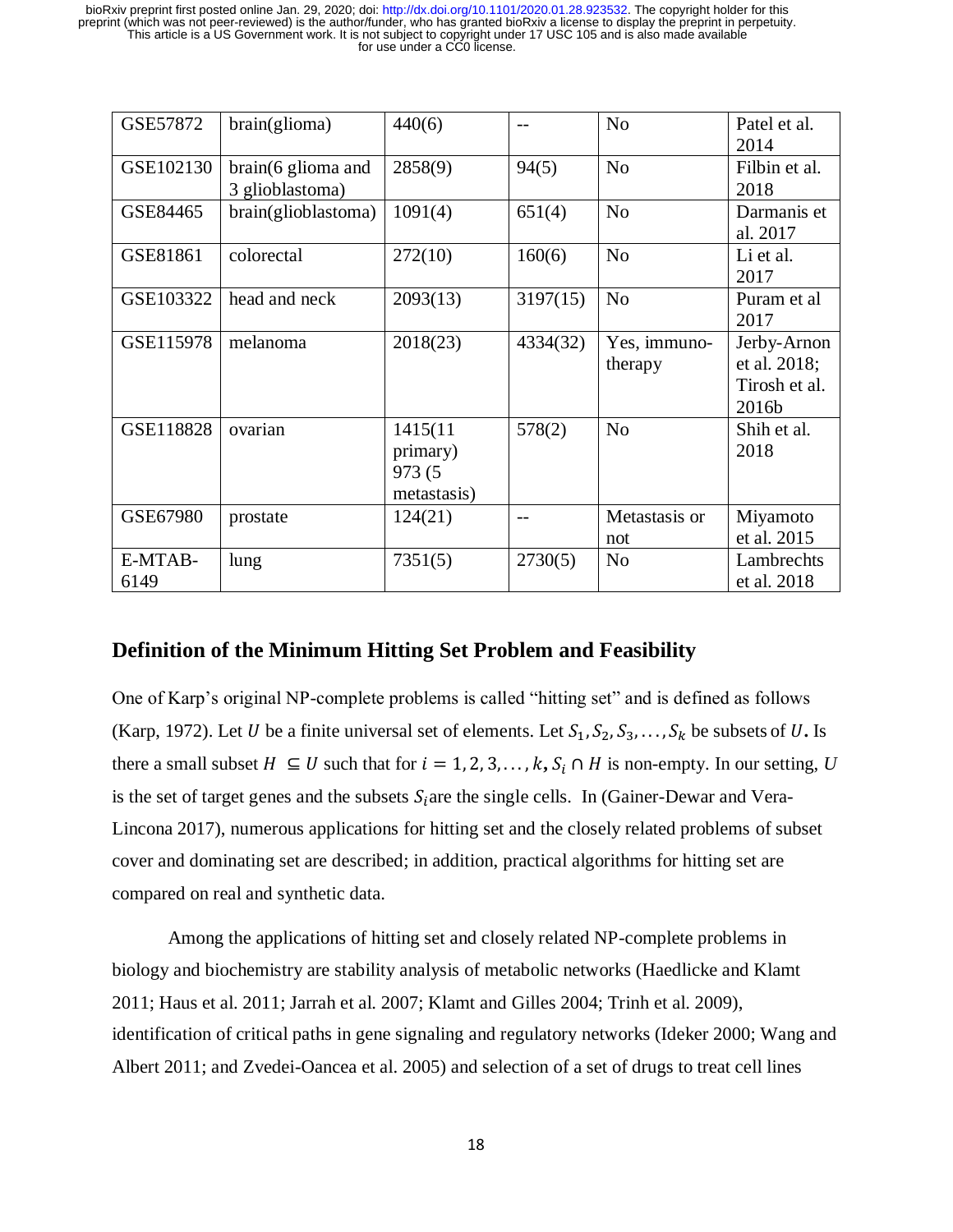(Vazquez 2009; Mellor et al. 2010) or single patients (Vera-Lincona et al. 2013; Pang et al. 2014). More information about related work can be found in Supplemental Materials 1.

Two different difficulties arising in problems such as hitting set are that 1) an instance may be *infeasible* meaning that there does not exist a solution satisfying all constraints and 2) an instance may be *intractable* meaning that in the time available, one cannot either i) prove that the instance is infeasible or ii) find an optimal feasible solution. *All instances of minimum hitting set that we considered were tractable* on the NIH Biowulf system. Many instances were provably infeasible; in almost all cases. we did not plot the infeasible parameter combinations. However, in Figure 3, the instance for the melanoma data set with the more stringent parameters was infeasible because of only one patient sample, so we omitted that patient for both parameter settings in Figure 3.

#### **Lists of Target Genes**

We are interested in the set of genes  $G$  that i) have the encoded protein expressed on the cell surface and ii) for which some biochemistry lab has found a small peptide (i.e. amino acid sequences of 5-30 amino acids) that can attach itself to the target protein and get inside the cell carrying a tiny cargo of a toxic drug that will kill the cell and iii) encode proteins that are receptors. The third condition is needed because many proteins that reside on the cell surface are not receptors that can undergo RME. The first condition can be reliably tested using a recently published list of 2799 genes encoding human predicted cell surface proteins (Bausch-Fluck et al. 2018). For the second condition, we found two review articles in the chemistry literature (Gray and Brown 2014; Liu et al. 2017) that effectively meet this condition. Intersecting the lists meeting each condition currently gives us 38 genes/proteins that could be targeted (Table 2).

We expect that the true list is larger due to more of the small mimicking peptides being developed recently for a variety of applications. Importantly, many of the genes/proteins on our list are overexpressed in various types of cancer and in some cases are targeted by gene-targeted chemotherapeutic drugs, which may nevertheless have difficulty penetrating the tumor and may cause side effects or lead to drug resistance. To enforce the third condition that the gene encodes a receptor, we took the union of the 38 genes in Table 2 and any genes meeting condition i) such that the work "receptor" is in the gene name. This union yields a list of 1269 genes that we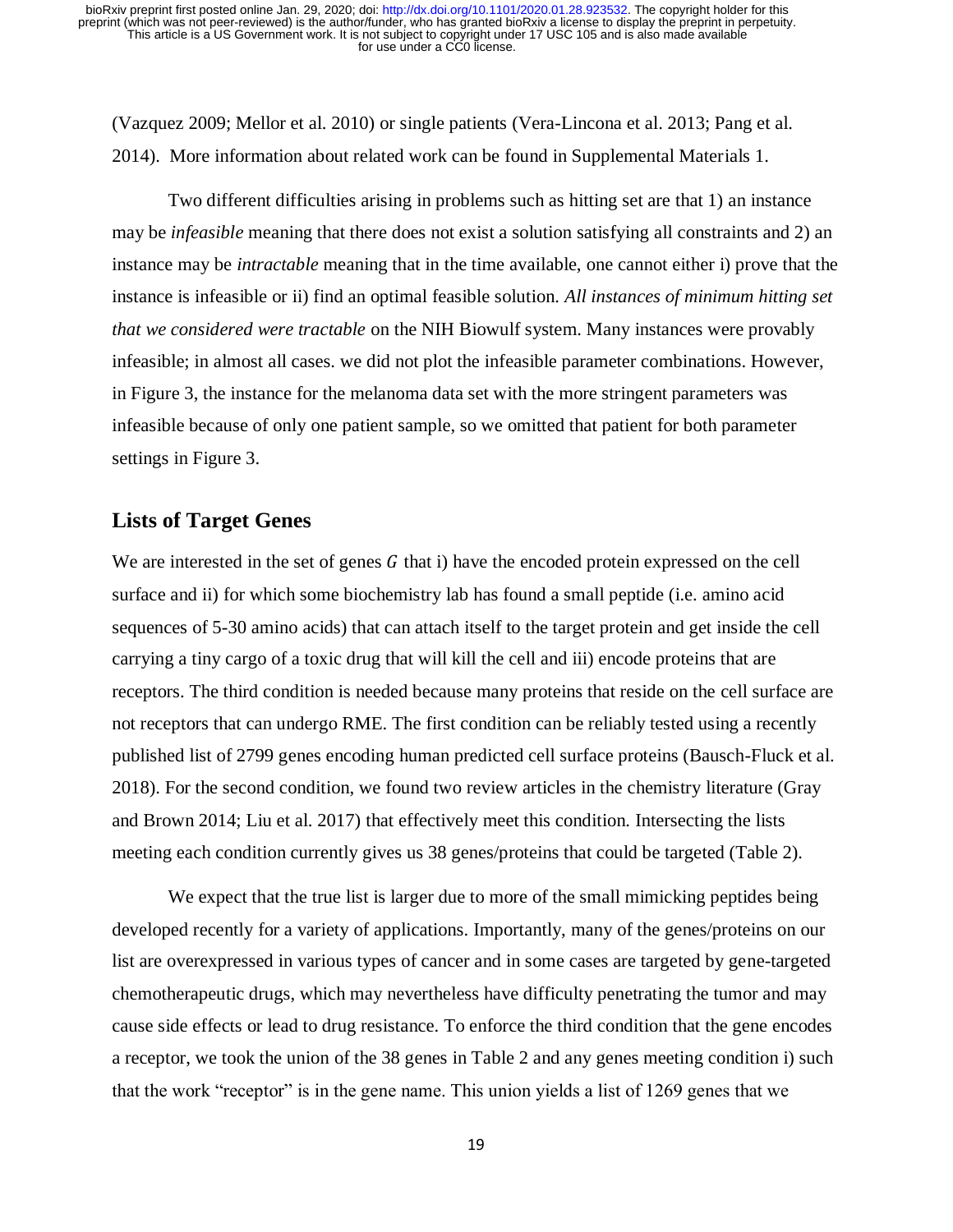consider as candidates to target. However, most of the data sets listed in Table 1 had expression data on 1200-1220 of these genes because the list of 1269 includes many olfactory receptor genes that may be omitted from standard genome-wide expression experiments. Among the 38 genes in Table 2, 13/14 data sets have all 38 genes, but GSE57872 was substantially filtered and has only 10/38 genes; since GSE57872 lacks non-tumor cells, we did not use this data set in any analyses shown.

Because the latter review (Liu et al. 2017) was published in 2017, we expected that there are now additional genes for which ligand-mimicking peptides are known. We found 20 additional genes and those are listed in Table 3. Thus, our hitting set analyses restricted to genes with known ligand-mimicking peptides use  $58 = 38 + 20$  targets.

Table 2. Single proteins that can be targeted by peptides based on (Gray and Brown 2014; Liu et al. 2017) and are expressed on the cell surface (Bausch-Fluck et al. 2018). For easier correspondence with the gene expression data, the entries are listed in alphabetical order by gene symbol. In this table, we follow the clinical genetics formatting convention that proteins are in Roman and gene symbols are in *italics*.

| Protein          | Gene Symbol  |
|------------------|--------------|
| APN/CD13         | <b>ANPEP</b> |
| <b>APP</b>       | <b>APP</b>   |
| $PD-L1$          | CD274        |
| CD44             | CD44         |
| P32/gC1qR        | CD93         |
| E-cadherin       | <b>CDH1</b>  |
| N-cadherin       | CDH2         |
| CD21             | CR2          |
| <b>EGFR</b>      | <b>EGFR</b>  |
| Epha2            | EPHA2        |
| EphB4            | EPHB4        |
| HER <sub>2</sub> | ERBB2        |
| FGFR1            | <b>FGFR1</b> |
| FGFR2            | FGFR2        |
| FGFR3            | FGFR3        |
| FGFR4            | FGFR4        |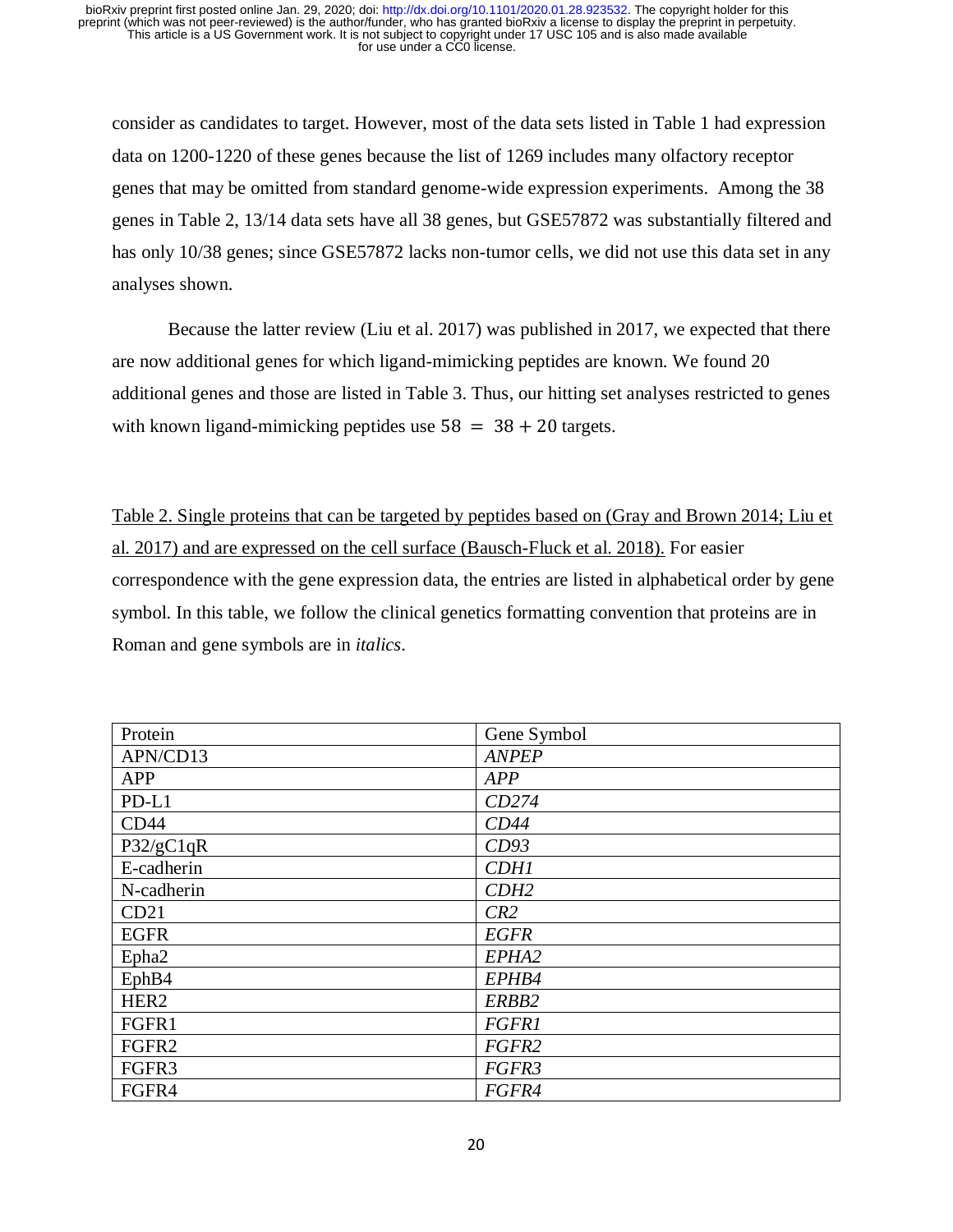| VEGFR1                                    | <b>FLT1</b>      |
|-------------------------------------------|------------------|
| VEGFR3                                    | FLT4             |
| <b>PSMA</b>                               | <b>FOLH1</b>     |
| GPC3                                      | GPC3             |
| $IL-10RA$                                 | <b>IL10RA</b>    |
| IL-11 $R\alpha$                           | <b>IL11RA</b>    |
| IL-13 $Ra2$                               | IL13RA2          |
| IL-6 $R\alpha$                            | IL6R             |
| GP130                                     | IL6ST            |
| VEGFR2                                    | <b>KDR</b>       |
| MUC18                                     | <b>MCAM</b>      |
| Met                                       | <b>MET</b>       |
| MMP9                                      | MMP9             |
| Thomsen-Friedenreich carbohydrate antigen | <b>MUC1</b>      |
| NRP-1                                     | NRP1             |
| $PDGFR\beta$                              | <b>PDGFRB</b>    |
| CD133                                     | <b>PROM1</b>     |
| <b>PTPRJ</b>                              | <b>PTPRJ</b>     |
| <b>HSPG</b>                               | SDC <sub>2</sub> |
| E-selectin                                | <b>SELE</b>      |
| Tie2                                      | <b>TEK</b>       |
| VPAC1                                     | <b>VIPR1</b>     |

Table 3. Single proteins that can be targeted by ligand-mimicking peptides but are not included in the two principal reviews that we consulted (Gray and Brown 2014; Liu et al. 2017) and are among 1269 cell surface receptors (Bausch-Fluck et al. 2018). Since the evidence that these 20 genes have ligand-mimicking peptides is scattered in the literature, we include at least one PubMed ID of a paper describing a suitable peptide.

| Protein        | Gene Symbol | At Least One PubMed ID |
|----------------|-------------|------------------------|
| <b>ActRIIB</b> | ACVR2B      | 28955765               |
| CD163          | CD163       | 27563889               |
| CXCR4          | CXCR4       | 19482312, 22523575     |
| ephrin A4      | EPHA4       | 15681844, 22523575     |
| ephrin B1      | EPHB1       | 15722342, 22523575     |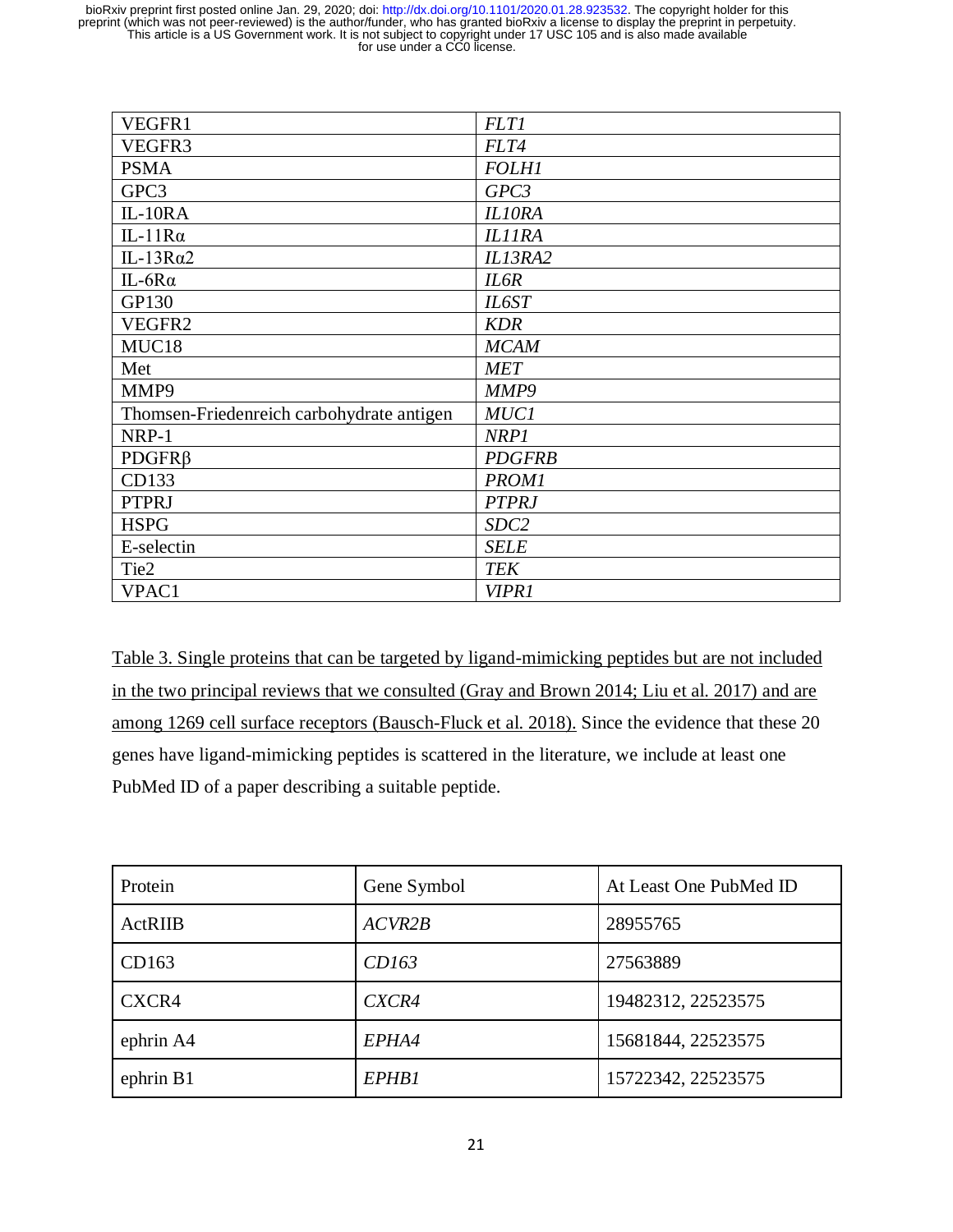| ephrin B2                                   | EPHB <sub>2</sub> | 15722342, 22523575 |
|---------------------------------------------|-------------------|--------------------|
| ephrin B3                                   | EPHB3             | 15722342, 22523575 |
| gonadotrophin releasing<br>hormone receptor | <b>GNRHR</b>      | 20814857, 22523575 |
| G Protein coupled receptor 55               | GPR <sub>55</sub> | 28029647           |
| bombesin receptor 2                         | <b>GRPR</b>       | 20814857, 22523575 |
| IL4 receptor                                | ILAR              | 19012727           |
| low density lipoprotein<br>receptor         | <b>LDLR</b>       | 27656777           |
| leptin receptor                             | <b>LEPR</b>       | 19233229, 26265355 |
| LRP1                                        | <b>LRP1</b>       | 29090274           |
| melanocortin 1 receptor                     | <b>MC1R</b>       | 22964391           |
| melanocortin 4 receptor                     | MC4R              | 17591746           |
| CD206                                       | <b>MRC1</b>       | 30768279           |
| urokinase plasminogen<br>activator receptor | <b>PLAUR</b>      | 25080049           |
| neurokinin-1 receptor                       | <b>TACR1</b>      | 29498264           |
| VPAC <sub>2</sub>                           | VIPR <sub>2</sub> | 30077368           |

### **Basic Hitting Set Formulation**

Given a collection  $S = \{S_1, S_2, S_3, \dots\}$  of subsets of a set U, the hitting set problem is to find the smallest subset  $H \subseteq U$  that intersects every set in S. The hitting set problem is equivalent to the set cover problem and hence is NP-complete. The following ILP formulates the hitting set problem:

$$
\min \sum_{g \in U} x(g)
$$
  

$$
\sum_{g \in C} x(g) \ge 1 \quad \forall C \in S \quad (1)
$$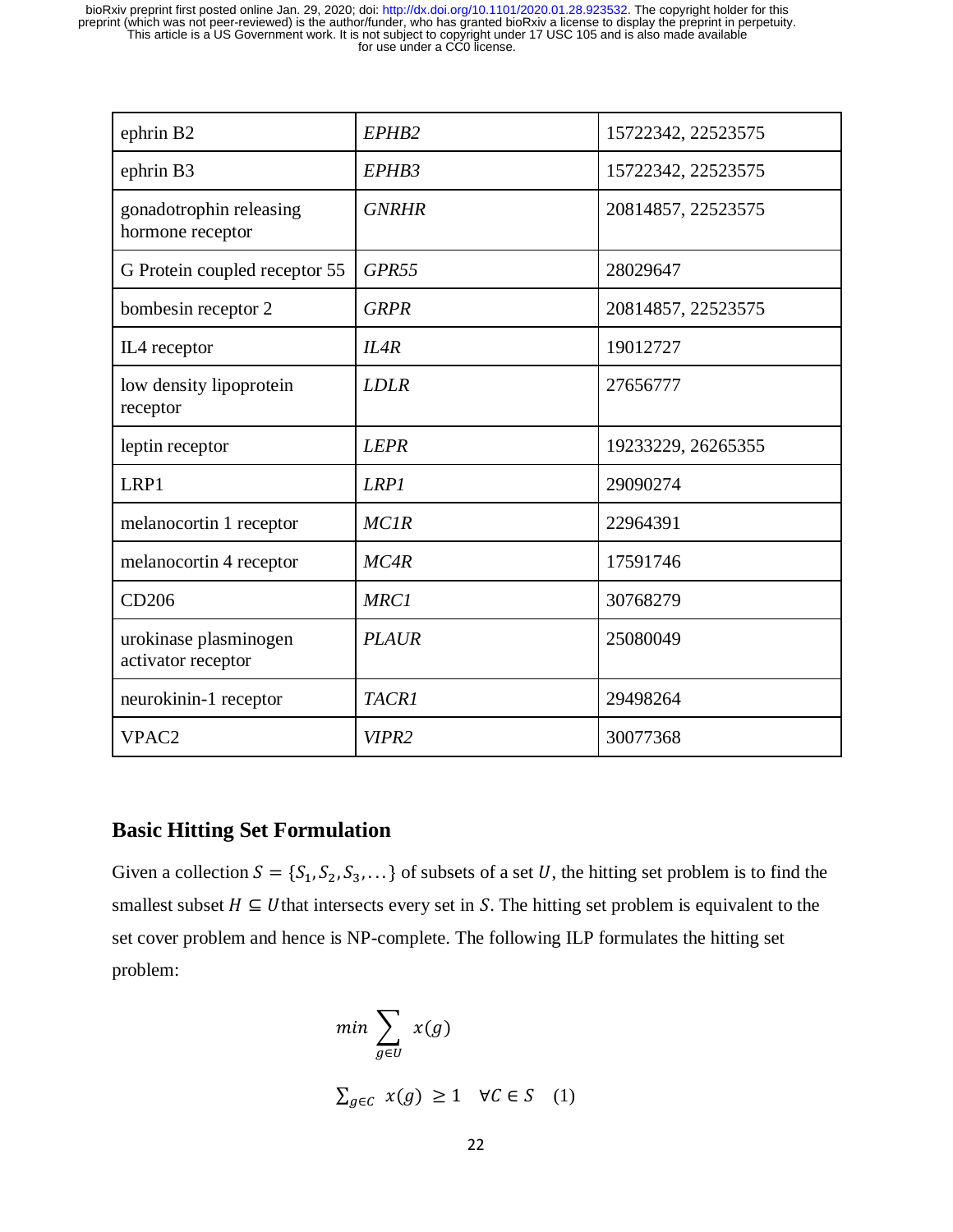In this formulation, there is a binary variable  $x(q)$  for each element  $q \in U$  that denotes whether the element g is selected or not. Constraint  $(1)$  makes sure that from each set  $S_i$  in S, at least one element is selected.

For any data set of tumor cells, we begin with the model that we specify a set of genes that can be targeted, and that is  $U$ . Each cell is represented by the subset of genes in Uwhose expression is greater than zero. In biological terms, a cell is killed (hit) if it expresses at any level on one of the genes that is selected to be a target (i.e., in the optimal hitting set) in the treatment. In this initial formulation, all tumor cells are combined as if they come from one patient because we model that the treatment goal is to kill (hit) all tumor cells (all subsets). In a later subsection, we consider a fair version of this problem, taking into account that each patient is part of a cohort. Before that, we model the oncologist's intuition that we want to target genes that are overexpressed in the tumor.

#### **Combining Data on Tumor Cells and Non-Tumor Cells**

To make the hitting set formulation more realistic, we would likely model that a cell (set) is killed (hit) only if one of its targets is overexpressed compared to typical expression in noncancer cells. Such modeling can be applied in the nine single-cell data sets that have data on noncancer cells to reflect the principle that we would like the treatment to kill the tumor cells and spare the non-tumor cells.

Let  $\overline{NT}$  be the set of non-tumor cells. For each gene  $g$ , define its average expression  $E(g)$  as the arithmetic mean among all the non-zero values of the expression level of gand cells in  $NT$ . The zeroes are ignored because many of these likely represent dropouts in the expression measurement. Following the design of experiments in the lab of N. A., we define an expression ratio threshold factor  $r$  whose baseline value is 2.0. We adjust the formulation of the previous subsection, so that the set representing a cell (in the tumor cell set) contains only those genes  $q$ such that the expression of g is greater than  $r \times E(g)$  instead of greater than zero. We keep the objective function limited to the tumor cells, but we also store a set to represent each non-tumor cell, and we tabulate which non-tumor cells (sets) would be killed (hit) because for at least one of the genes in the optimal hitting set, the expression of that gene in that non-tumor cell exceeds the threshold  $r \times E(g)$ . We add parameters *lband ub* each in the range [0,1] and representing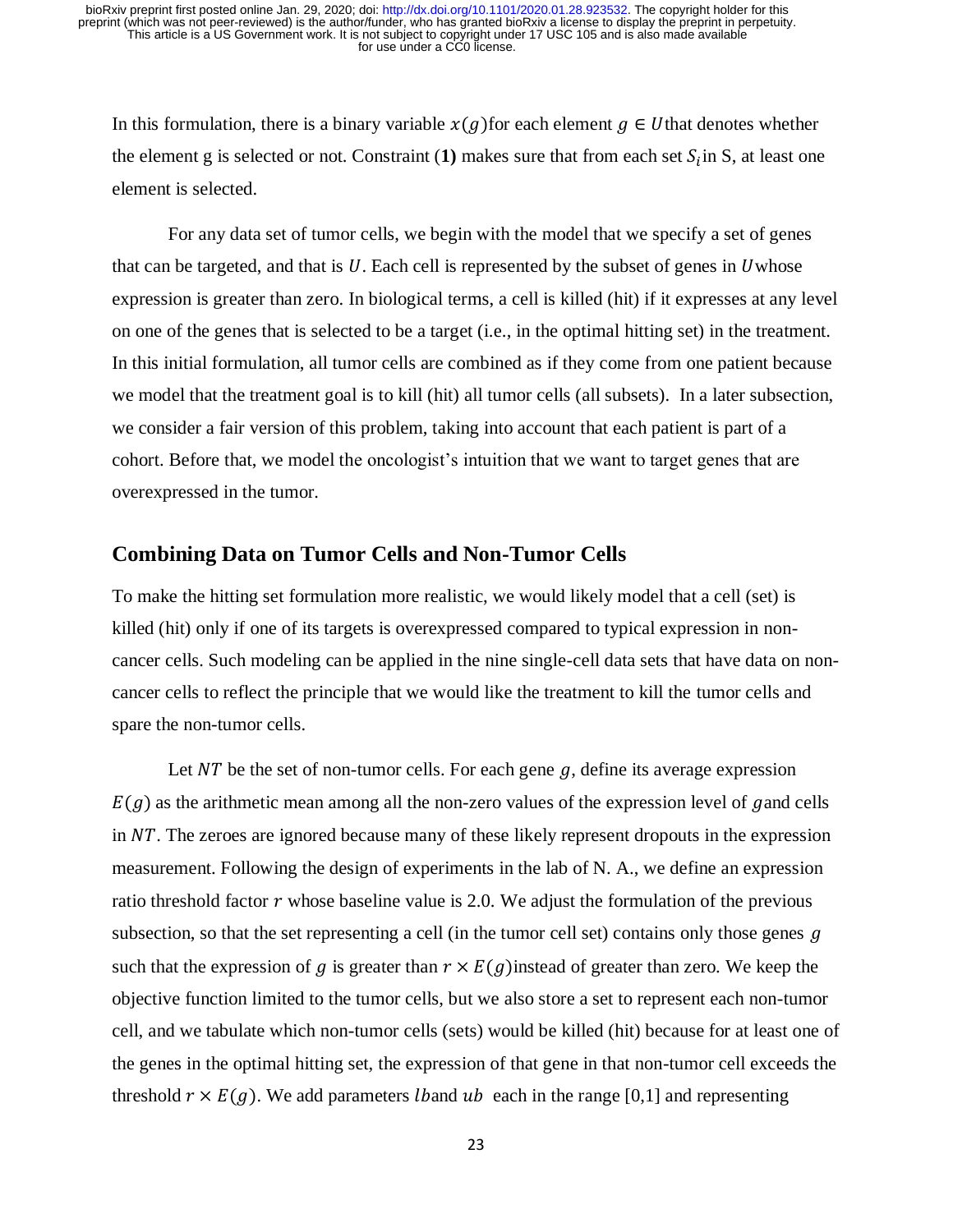respectively a lower bound on the proportion of tumor cells killed and an upper bound on the proportion of non-tumor cells killed. The parameters *lb*, *ub* are used only in two constraints, and we do not favor optimal solutions that kill more tumor cells or fewer non-tumor cells, so long as the solutions obey the constraints.

### **Sampling Process to Generate Replicates of Data Sets**

As shown in Table 1, the number of cells available in the different single-cell data sets varies by three orders of magnitude; to enable us to compare the findings across different datasets and cancer types on more equal footing, we employed sampling from the larger sets to reduce this difference to one order of magnitude. This goes along with the data collection process in the real world as we might get measurements from different samples at different times. Suppose for a data set we have *n* genes,  $m_t$  tumor cells and  $m_n$  non-tumor cells (which is zero in 5 of the 14 data sets). We might want to come up with a data set of  $m_t' + m_n' \leq m'$  tumor cells. We select a set of random  $m'$  cells uniformly from a set of all cells. Then we extract tumor cells  $m_t'$ and non-tumor cells  $m_n$ ' from these  $m'$  cells. For each desired data set size, we might repeat this process many times so as to minimize the chance of getting a very noisy data set (e.g., a data set with very small number of tumor cells). We call each generated data set of a certain size a *replicate*.

### **Fair Hitting Set for a Multi-Patient Cohort**

We want to formulate an integer linear program that selects a set of genes  $S^*$  from available genes in such a way that, for each patient, there exists a hitting set  $H_i^{S^*} \subseteq S^*$  of a relative small size (compared to the optimal hitting set of that patient alone which is denoted by  $H(i)$ ).

Let  $U = \{g_1, g_2, ..., g_{|U|}\}\$ be the set of genes. There are **n** patients. For the *i*<sup>th</sup> patient, we denote by  $S_{P(i)}$ , the set of tumor cells related to patient *i*. For each tumor cell  $C \in S_{P(i)}$ , we describe it as a set of genes which is known to be targetable to cell C. That is,  $g \in C$  if and only if a drug containing  $q$  can target the cell  $\mathcal{C}$ .

In the ILP, there is a variable  $x(g)$  corresponding to each gene  $g \in U$  that shows whether the gene *g* is selected or not. There is a variable  $x(g, P(i))$  which shows whether a gene *g* is selected in the hitting set of patient  $P(i)$ . The objective function is to minimize the total number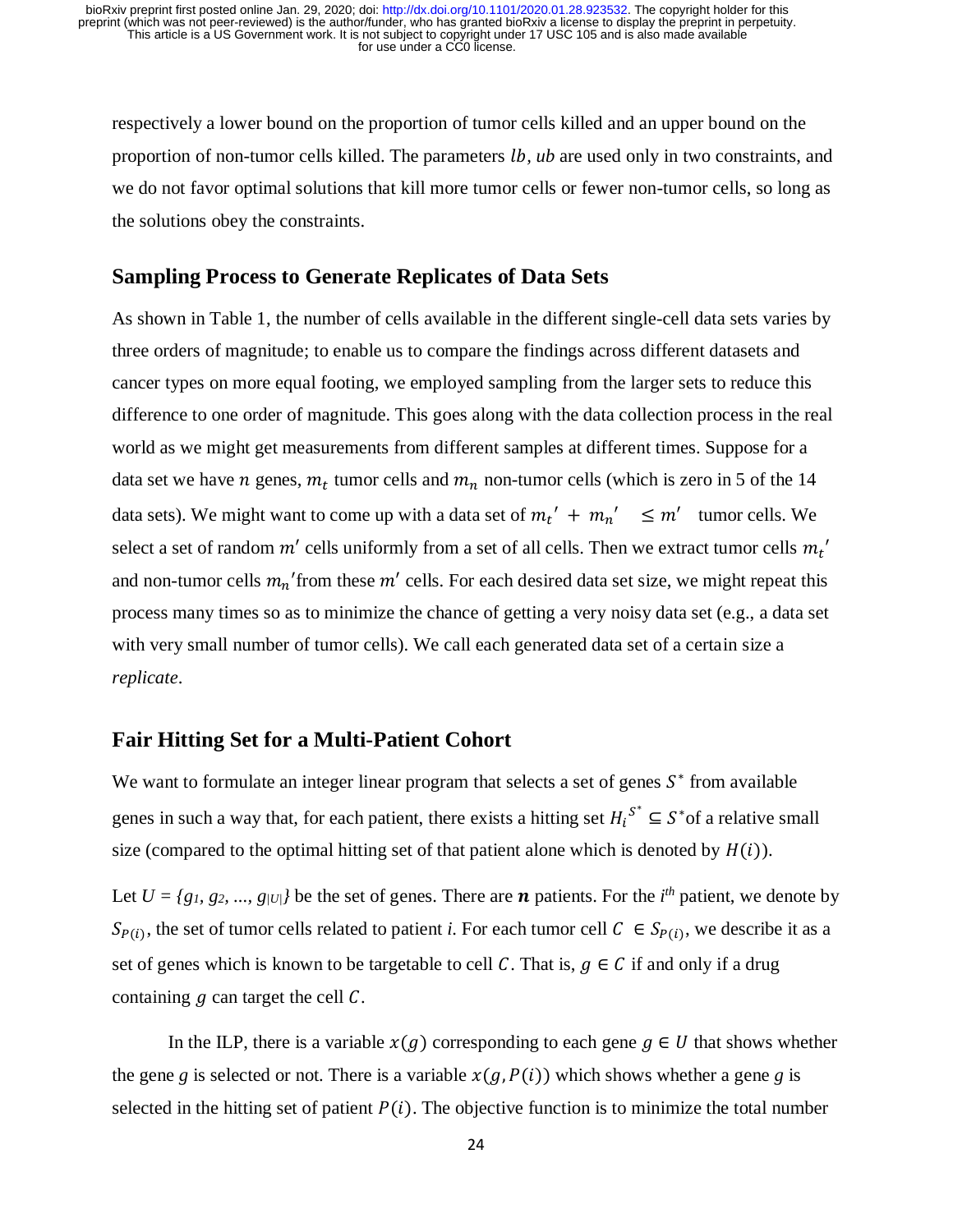of genes selected, subject to having a hitting set of size at most  $H(i) + \alpha$  for patient  $P(i)$  where  $1 \leq i \leq n$ .

Constraint (3) ensures that, for patient  $P(i)$ , we do not select any gene g that are not selected in the global set.

Constraint (4) ensures all the sets corresponding to tumor cells of patient  $P(i)$  are hit.

$$
\min \sum_{g \in U} x(g) \quad (1)
$$
\n
$$
\sum_{g \in Sp(i)} x(g, P(i)) \le H(i) + \alpha \quad \forall i \quad (2)
$$
\n
$$
x(g, P(i)) \le x(g) \quad \forall i \forall g \in U \quad (3)
$$
\n
$$
\sum_{g \in C} x(g, P(i)) \ge 1 \quad \forall i \forall C \in S_{P(i)} \quad (4)
$$

### **Parameterization of Fair Hitting Set**

In the Fair Hitting Set ILP shown above, we give more preference towards minimizing number of genes needed in the global hitting set. However, we do not take into account the number of non-tumor cells killed. Killing (covering) too many non-tumor cells potentially hurts patients. In order to avoid that, we add an additional constraint to both the ILP for the local instances and the global instance. Intuitively, for patient  $P(i)$ , given an upper bound of the portion of the nontumor cell killed UB, we want to find the smallest hitting set  $H(i)$  with the following properties:

- 1.  $H(i)$  covers all the tumor cells.
- 2.  $H(i)$  covers at most  $UB * |NT_{P(i)}|$  where  $NT_{P(i)}$  is the set of non-tumor cells known for patient  $P(i)$ .

The ILP can be formulated as follows:

$$
\min \sum_{g \in U} x(g) \qquad (1)
$$
  

$$
\sum_{g \in C} x(g) \ge 1 \quad \forall C \in S_{P(i)} \qquad (2)
$$
  

$$
y(C) \ge \max_{g \in C} x(g) \quad \forall C \in NT_{P(i)} \qquad (3)
$$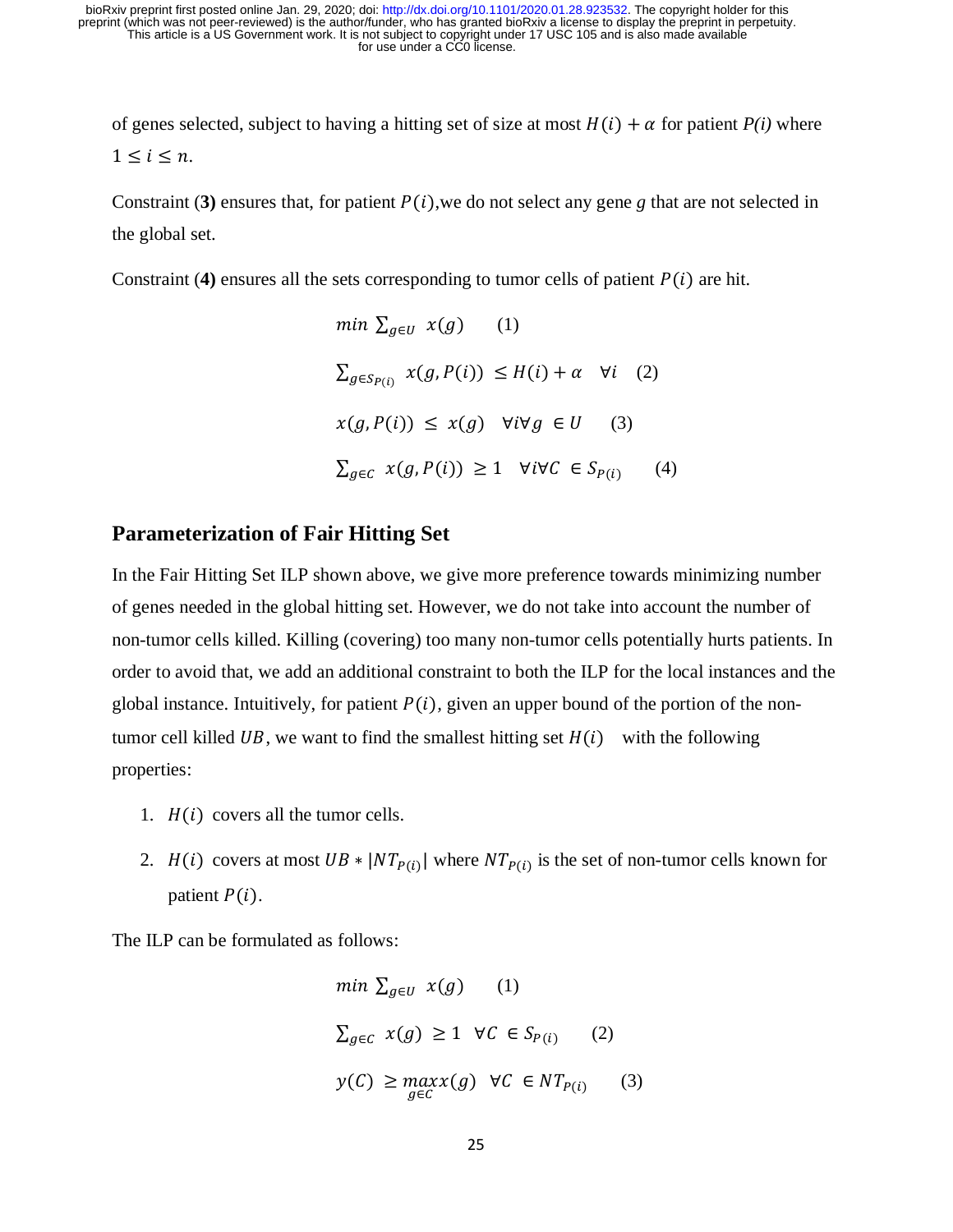$$
\sum_{C} y(C) \leq UB * |NT_{P(i)}| \ \forall C \in NT_{P(i)} \tag{4}
$$

With this formulation, the existence of a feasible solution is not guaranteed. However, covering all tumor cells might not always be necessary either. This statement can be justified as (1) measuring data is not always accurate, and some tumor cells could be missing and (2) in some cases, it might be possible to handle uncovered tumor cells using different methods. Hence, we add another parameter  $LB$  to let us model this scenario. In the high-level, this is the ratio of the tumor cells we want to cover. The ILP can be formulated as follows:

$$
\min \sum_{g \in U} x(g) \quad (1)
$$
\n
$$
\sum_{C} y(C) \geq LB * |S_{P(i)}| \quad \forall C \in S_{P(i)} \quad (2)
$$
\n
$$
y(C) \geq \max_{g \in C} x(g) \quad \forall C \in S_{P(i)} \cup NT_{P(i)} \quad (3)
$$
\n
$$
\sum_{C} y(C) \leq UB * |NT_{P(i)}| \quad \forall C \in NT_{P(i)} \quad (4)
$$

Notice that the constraint (2) here is different from the one above as we only care about the total number of tumor cells covered.

Even with both  $UB$  and  $LB$ , the feasibility of the ILP is still not guaranteed. However, modeling the ILP in this way allows us to parameterize the ILP for various other scenarios of interest. While the two ILPs above are designed for one patient, one can extend these ILPs for multi-patient cohort.

$$
\min \sum_{g \in U} x(g) \quad (1)
$$
\n
$$
\sum_{g \in C} x(g, P(i)) \leq H(i) + \alpha \quad \forall i \forall C \in S_{P(i)} \quad (2)
$$
\n
$$
x(g, P(i)) \leq x(g) \quad \forall i, g \in U \quad (3)
$$
\n
$$
y(C, P_{P(i)}) \geq \max_{g \in C} x(g, P(i)) \quad \forall i \forall C \in S_{P(i)} \quad (4)
$$
\n
$$
(4) \sum_{C} y(C, P_{P(i)}) \geq LB * |S_{P(i)}| \quad \forall i \quad (5)
$$
\n
$$
\sum_{C} y(C, P_{P(i)}) \leq UB * |NT_{P(i)}| \quad \forall i \quad (6)
$$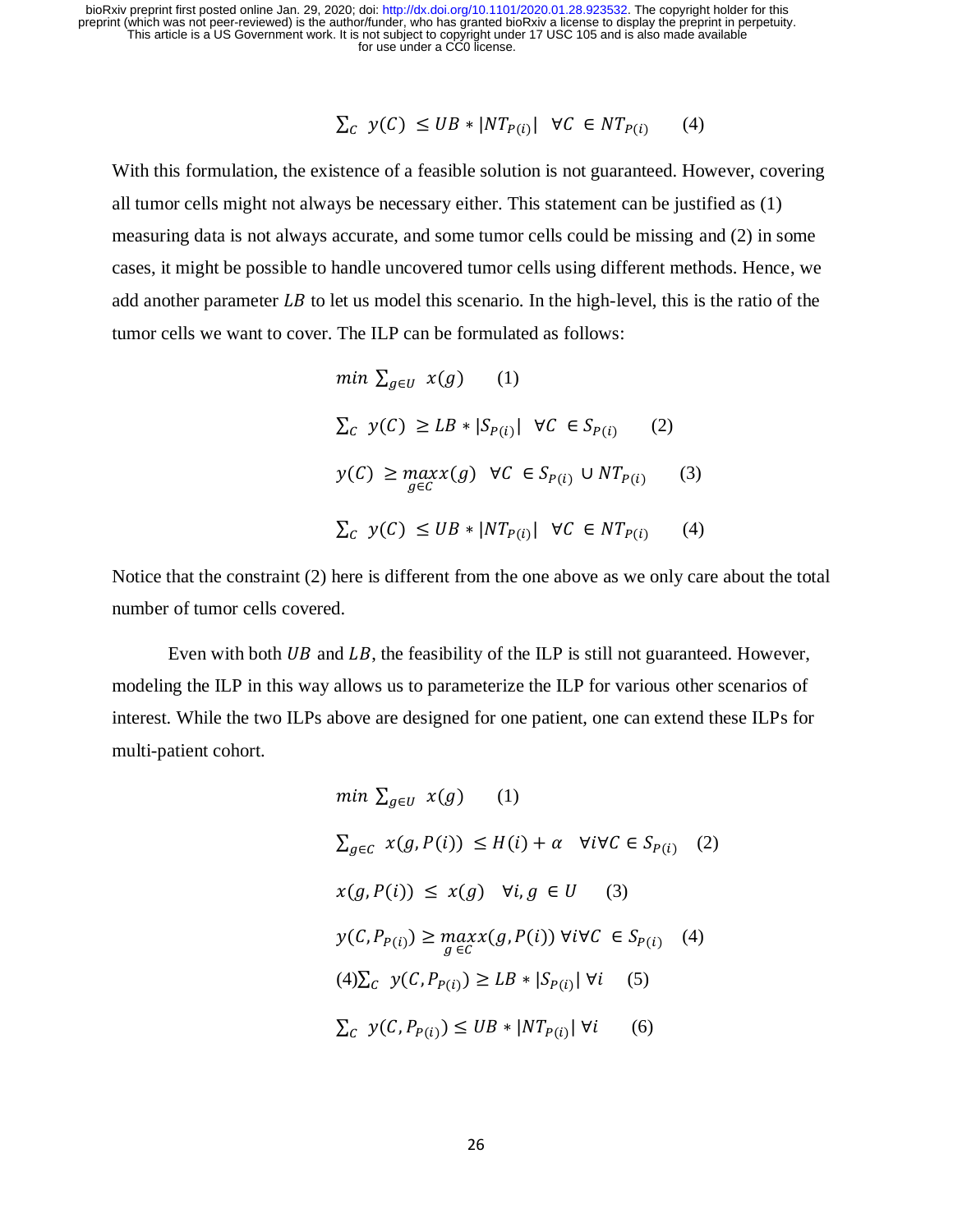#### **Implementation Note and Software Availability**

We implemented in Python 3 the above fair hitting set formulations, with the expression ratio r as an option when non-tumor cells are available. The parameters  $\alpha$ , LB, UB can be set by the user in the command line. To solve the ILPs to optimality we used the SCIP library and its Python interface (Achterberg 2009). The software package is called MadHitter.

The software is available on GitHub at https://github.com/ruppinlab/madhitter

### **Acknowledgements**

This research is supported in part by the Intramural Research program of the National Institutes of Health, National Cancer Institute. This research is supported in part by the University of Maryland Year of Data Science Program and in part by start-up funds from Northwestern University to support the research of S.K. This work utilized the computational resources of the NIH HPC Biowulf cluster. (http://hpc.nih.gov). Thanks to E. Michael Gertz for technical assistance with SCIP and Biowulf. Thanks to Allon Wagner, Keren Yizhak, and Sushant Patkar for assistance in identifying and retrieving suitable single-cell RNAseq data sets. Thanks to Leandro Hermida and Sanju Sinha for technical advice.

### **References**

Achterberg T. SCIP: Solving constraint integer programs. Mathematical Programming Computation 2009; 1(1), 1-41.

Arnedos M, Vielh P, Soria JC, Andre F. T[he genetic complexity of common cancers and the](https://www.ncbi.nlm.nih.gov/pubmed/24114621)  [promise of personalized medicine: is there any hope? Journal of](https://www.ncbi.nlm.nih.gov/pubmed/24114621) Pathology 2014; 232(2): 274- [282.](https://www.ncbi.nlm.nih.gov/pubmed/24114621)

Bausch-Fluck D, Goldmann U, Müller S, van Oostrum M, Müller M, Schubert OT, Wollscheid B. The in silico human surfaceome. Proceedings National Academy of Sciences Sci USA. 2018; 115: E10988-E10997.

Bjorn MJ, Ring D, Frankel A. Evaluation of monoclonal antibodies for the development of breast cancer immunotoxins. Cancer Research 1985; 45(3): 1214-1221.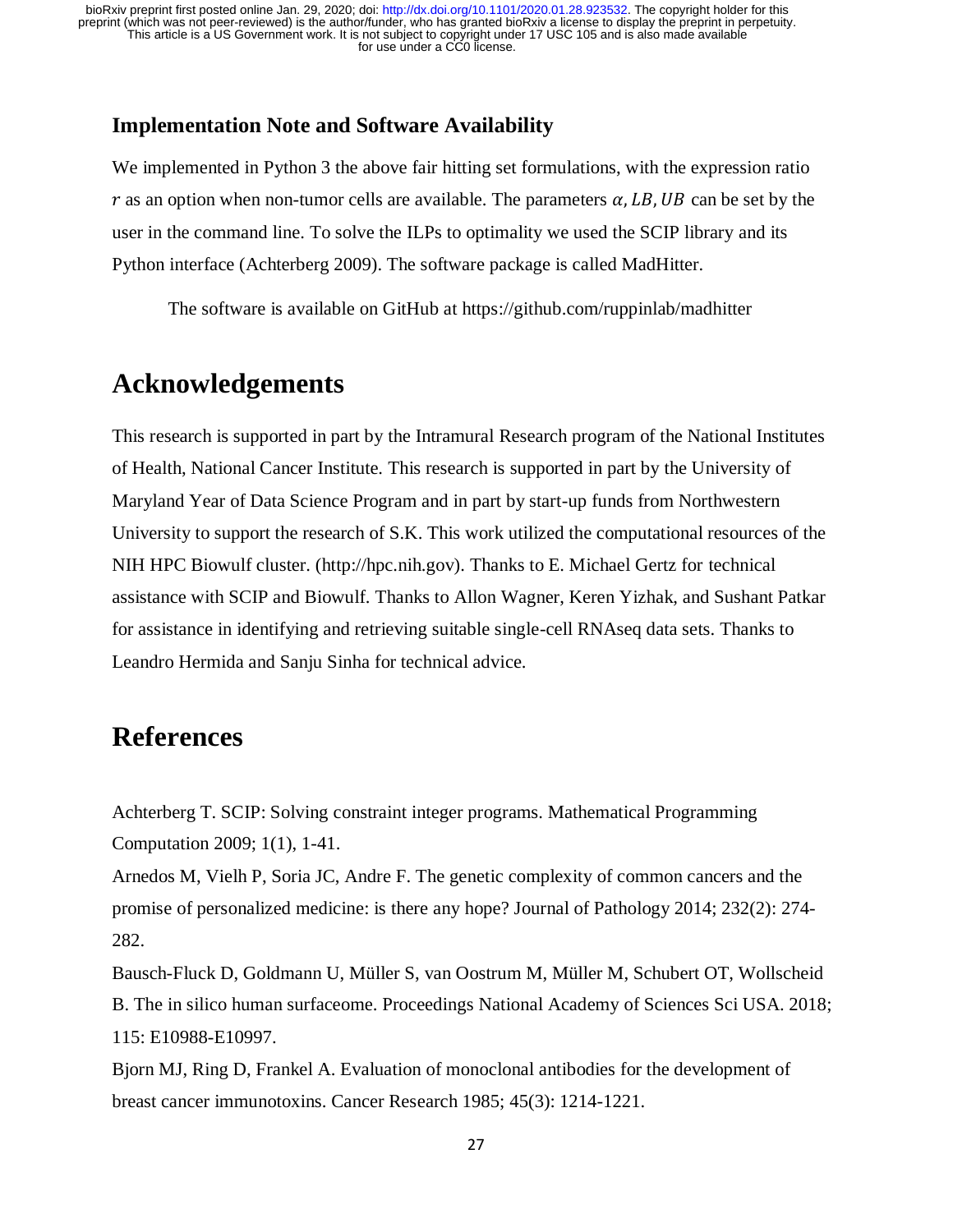Bourgonje AM, Navis AC, Schepens JT, Verrijp K, Hovestad L, Hilhorst R, Harroch S, Wesseling P, Leenders WP, Hendriks WJ. Intracellular and extracellular domains of protein tyrosine phosphatase PTPRZ-B differentially regulate glioma cell growth and motility. Oncotarget 2014; 5(18):8690-8702.

Byron SA, Tran NL, Halperin RF, Phillips JJ, Kuhn JG, de Groot JF, Colman H, Ligon KL, Wen PY, Cloughesy TF, Mellinghoff IK, Butowski NA, Taylor JW, Clarke JL, Chang SM, Berger MS, Molinaro AM, Maggiora GM, Peng S, Nasser S, Liang WS, Trent JM, Berens ME, Carpten JD, Craig DW, Prados MD. Prospective feasibility trial for genomics-informed treatment in recurrent and progressive glioblastoma. Clinical Cancer Research 2018; 24(2):295-305. Cao Y, Zhu J, Jia P, Zhao Z. scRNASeqDB: A database for RNA-seq based gene expression

profiles in human single cells. Genes 2017; 8(12):368.

Chung W, Eum HH, Lee HO, Lee KM, Lee HB, Kim KT, Ryu HS, Kim S, Lee JE, Park YH, Kan Z, Han W, Park WY. Single-cell RNA-seq enables comprehensive tumour and immune cell profiling in primary breast cancer. Nature Communications 2017; 8:15081.

Clough E, Barrett T. The Gene Expression Omnibus Database. Methods of Molecular Biology 2016; 1418:93-110.

Darmanis S, Sloan SA, Croote D, Mignardi M, Chernikova S, Samghababi P, Zhang Y, Neff N, Kowarsky M, Caneda C, Li G, Chang SD, Connolly ID, Li Y, Barres BA, Gephart MH, Quake SR. Single-cell RNA-Seq analysis of infiltrating neoplastic cells at the migrating front of human glioblastoma. Cell Reports 2017; 21(5):1399-1410.

Delaney C, Schnell A, Cammarata LV, Yao-Smith A, Regev A, Kuchroo VK, Singer M. Combinatorial prediction of marker panels from single-cell transcriptomic data. Molecular Systems Biology 2019; 15(10):e9005.

Filbin MG, Tirosh I, Hovestadt V, Shaw ML, Escalante LE, Mathewson ND, Neftel C, Frank N, Pelton K, Hebert CM, Haberler C, Yizhak K, Gojo J, Egervari K, Mount C, van Galen P, Bonal DM, Nguyen QD, Beck A, Sinai C, Czech T, Dorfer C, Goumnerova L, Lavarino C, Carcaboso AM, Mora J, Mylvaganam R, Luo CC, Peyrl A, Popović M, Azizi A, Batchelor TT, Frosch MP, Martinez-Lage M, Kieran MW, Bandopadhayay P, Beroukhim R, Fritsch G, Getz G, Rozenblatt-Rosen O, Wucherpfennig KW, Louis DN, Monje M, Slavc I, Ligon KL, Golub TR, Regev A, Bernstein BE, Suvà ML. Developmental and oncogenic programs in H3K27M gliomas dissected by single-cell RNA-seq. Science 2018; 360(6386):331-335.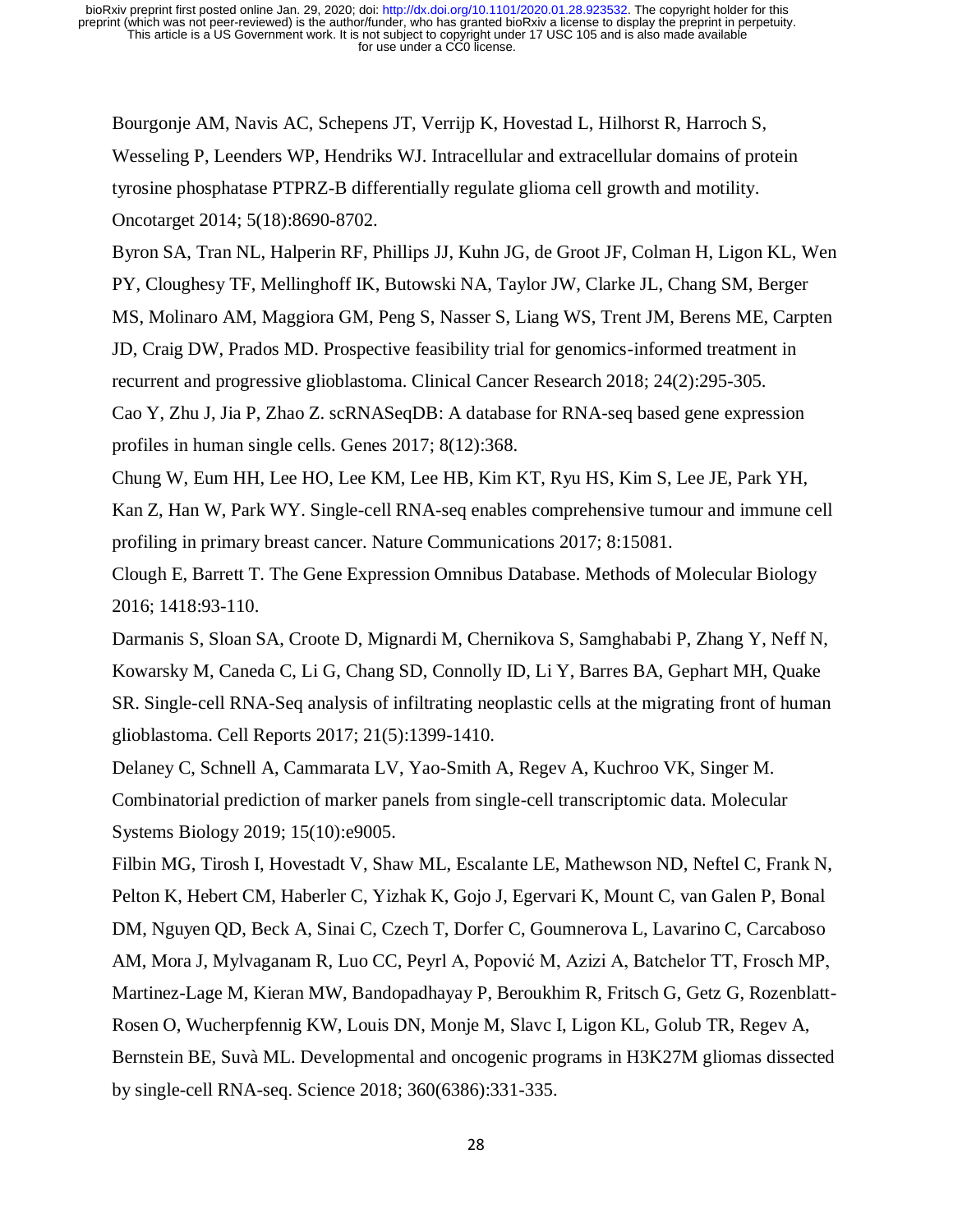Fisher SL, Phillips AJ. Targeted protein degradation and the enzymology of degraders. Current Opinion in Chemical Biology 2018; 44:47-55.

Gainer-Dewar A., Vera-Lincona P. The minimal hitting set generation problem: Algorithms and computation. SIAM Journal on Discrete Mathematics 2017; 31:63-100.

Gray BP, Brown KC. Combinatorial peptide libraries: mining for cell-binding peptides.

Chemical Reviews 2014; 114(2):1020-1081.

Haedlicke O, Klamt S. Computing complex metabolic intervention strategies using constrained minimal cut sets. Metabolic Engineering 2011; 13:204-213.

Ideker T. Discovery of regulatory interactions through perturbation: inference and experimental design. Pacific Symposium on Biocomputing 2000; 5:302-313.

[Jameson GS,](https://www.ncbi.nlm.nih.gov/pubmed/?term=Jameson%20GS%5BAuthor%5D&cauthor=true&cauthor_uid=25209003) [Petricoin EF,](https://www.ncbi.nlm.nih.gov/pubmed/?term=Petricoin%20EF%5BAuthor%5D&cauthor=true&cauthor_uid=25209003) [Sachdev J,](https://www.ncbi.nlm.nih.gov/pubmed/?term=Sachdev%20J%5BAuthor%5D&cauthor=true&cauthor_uid=25209003) [Liotta LA,](https://www.ncbi.nlm.nih.gov/pubmed/?term=Liotta%20LA%5BAuthor%5D&cauthor=true&cauthor_uid=25209003) [Loesch DM,](https://www.ncbi.nlm.nih.gov/pubmed/?term=Loesch%20DM%5BAuthor%5D&cauthor=true&cauthor_uid=25209003) [Anthony SP,](https://www.ncbi.nlm.nih.gov/pubmed/?term=Anthony%20SP%5BAuthor%5D&cauthor=true&cauthor_uid=25209003) [Chadha MK,](https://www.ncbi.nlm.nih.gov/pubmed/?term=Chadha%20MK%5BAuthor%5D&cauthor=true&cauthor_uid=25209003)

[Wulfkuhle JD,](https://www.ncbi.nlm.nih.gov/pubmed/?term=Wulfkuhle%20JD%5BAuthor%5D&cauthor=true&cauthor_uid=25209003) [Gallagher RI,](https://www.ncbi.nlm.nih.gov/pubmed/?term=Gallagher%20RI%5BAuthor%5D&cauthor=true&cauthor_uid=25209003) [Reeder KA,](https://www.ncbi.nlm.nih.gov/pubmed/?term=Reeder%20KA%5BAuthor%5D&cauthor=true&cauthor_uid=25209003) [Pierobon M,](https://www.ncbi.nlm.nih.gov/pubmed/?term=Pierobon%20M%5BAuthor%5D&cauthor=true&cauthor_uid=25209003) [Fulk MR,](https://www.ncbi.nlm.nih.gov/pubmed/?term=Fulk%20MR%5BAuthor%5D&cauthor=true&cauthor_uid=25209003) [Cantafio NA,](https://www.ncbi.nlm.nih.gov/pubmed/?term=Cantafio%20NA%5BAuthor%5D&cauthor=true&cauthor_uid=25209003) [Dunetz B,](https://www.ncbi.nlm.nih.gov/pubmed/?term=Dunetz%20B%5BAuthor%5D&cauthor=true&cauthor_uid=25209003) [Mikrut](https://www.ncbi.nlm.nih.gov/pubmed/?term=Mikrut%20WD%5BAuthor%5D&cauthor=true&cauthor_uid=25209003)  [WD,](https://www.ncbi.nlm.nih.gov/pubmed/?term=Mikrut%20WD%5BAuthor%5D&cauthor=true&cauthor_uid=25209003) [Von Hoff DD,](https://www.ncbi.nlm.nih.gov/pubmed/?term=Von%20Hoff%20DD%5BAuthor%5D&cauthor=true&cauthor_uid=25209003) [Robert NJ.](https://www.ncbi.nlm.nih.gov/pubmed/?term=Robert%20NJ%5BAuthor%5D&cauthor=true&cauthor_uid=25209003) A pilot study utilizing multi-omic molecular profiling to find potential targets and select individualized treatments for patients with previously treated metastatic breast cancer. [Breast Cancer Research and Treatm](https://www.ncbi.nlm.nih.gov/pubmed/?term=Jameson+GS%5Bauth%5D+2014)ent 2014; 147(3):579-588.

Jarrah AS, Laubenbacher R, Stigler B, Stillman M. Reverse-engineering of polynomial dynamical systems. Advances in Applied Mathematics 2007; 39:477-489.

Jerby-Arnon L, Shah P, Cuoco MS, Rodman C, Su MJ, Melms JC, Leeson R, Kanodia A, Mei S, Lin JR, Wang S, Rabasha B, Liu D, Zhang G, Margolais C, Ashenberg O, Ott PA, Buchbinder EI, Haq R, Hodi FS, Boland GM, Sullivan RJ, Frederick DT, Miao B, Moll T, Flaherty KT, Herlyn M, Jenkins RW, Thummalapalli R, Kowalczyk MS, Cañadas I, Schilling B, Cartwright ANR, Luoma AM, Malu S, Hwu P, Bernatchez C, Forget MA, Barbie DA, Shalek AK, Tirosh I, Sorger PK, Wucherpfennig K, Van Allen EM, Schadendorf D, Johnson BE, Rotem A, Rozenblatt-Rosen O, Garraway LA, Yoon CH, Izar B, Regev A. A cancer cell program promotes T cell exclusion and resistance to checkpoint blockade. Cell 2018; 175(4):984-997.e24 Karaayvaz M, Cristea S, Gillespie SM, Patel AP, Mylvaganam R, Luo CC, Specht MC, Bernstein BE, Michor F, Ellisen LW. Karaayvaz M, Cristea S, Gillespie SM, Patel AP, Mylvaganam R, Luo CC, Specht MC, Bernstein BE, Michor F, Ellisen LW. Unravelling subclonal heterogeneity and aggressive disease states in TNBC through single-cell RNA-seq. Nature Communications 2018 9(1):3588.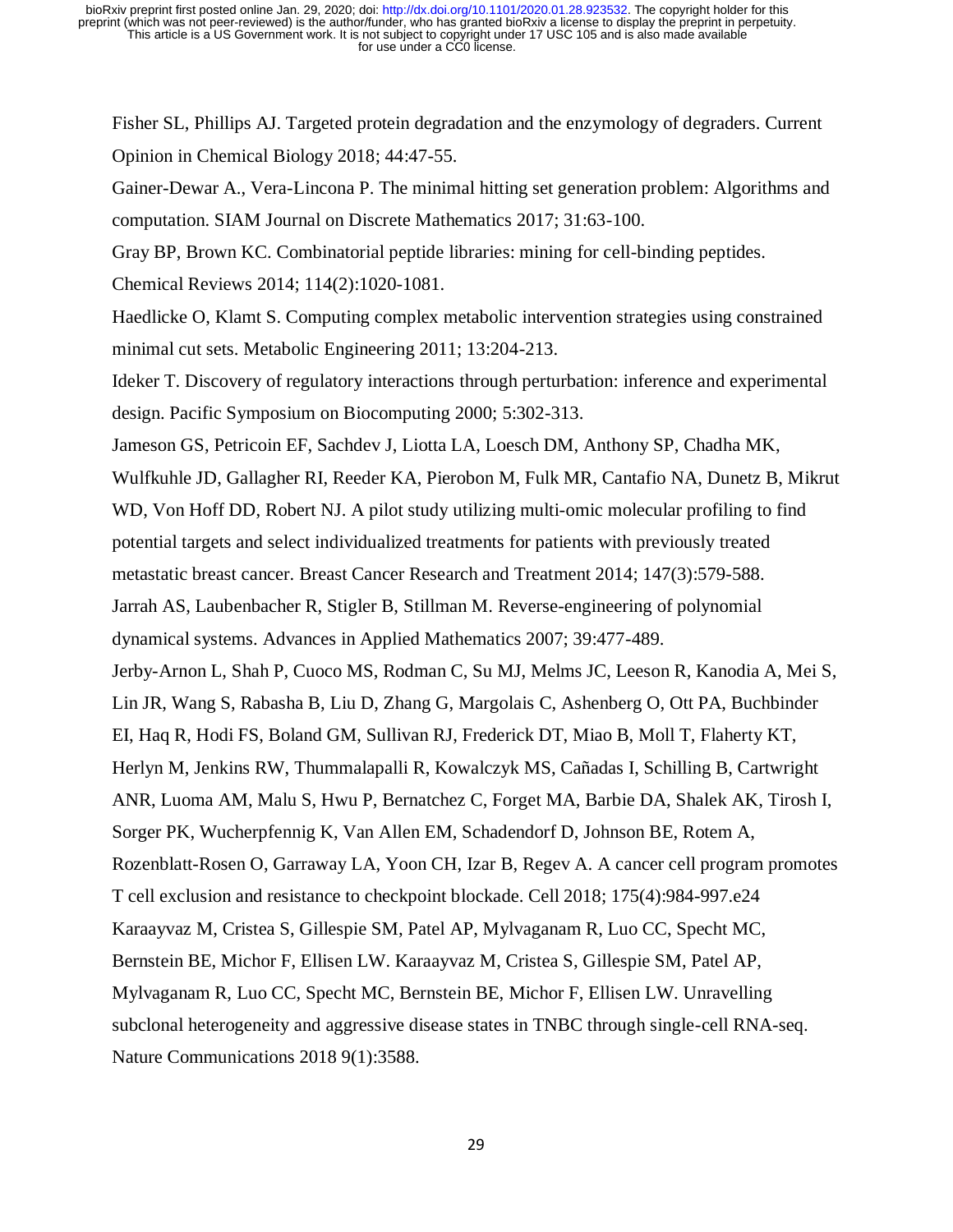Karp R. M. Reducibility among combinatorial problems. In Complexity of Computer Computations, Plenum Press, New York, 1972, pp. 85-103.

Klamt S., Gilles ED. Minimal cut sets in biochemical reaction networks. Bioinformatics 2004; 20:226-234.

Kolesnikov N, Hastings E, Keays M, Melnichuk O, Tang YA, Williams E, Dylag M, Kurbatova

N, Brandizi M, Burdett T, Megy K, Pilicheva E, Rustici G, Tikhonov A, Parkinson H, Petryszak

R, Sarkans U, Brazma A. ArrayExpress update--simplifying data submissions. Nucleic Acids Research 2015; 43(Database Issue): D1113-D1116.

Lambrechts D, Wauters E, Boeckx B, Aibar S, Nittner D, Burton O, Bassez A, Decaluwé H,

Pircher A, Van den Eynde K, Weynand B, Verbeken E, De Leyn P, Liston A, Vansteenkiste J,

Carmeliet P, Aerts S, Thienpont B. Phenotype molding of stromal cells in the lung tumor microenvironment. Nature Medicine 2018; 24(8):1277-1289.

Li H, Courtois ET, Sengupta D, Tan Y, Chen KH, Goh JJL, Kong SL, Chua C, Hon LK, Tan WS, Wong M, Choi PJ, Wee LJK, Hillmer AM, Tan IB, Robson P, Prabhakar S. Reference component analysis of single-cell transcriptomes elucidates cellular heterogeneity in human colorectal tumors. Nature Genetics 2017; 49(5):708-718.

Liu R, Li X, Xiao W, Lam KS. Tumor-targeting peptides from combinatorial libraries. Advances in Drug Delivery Reviews 2017; 110-111:13-37.

Martinez-Veracoechea, FJ and Frenkel, D. Designing super selectivity in multivalent nanoparticle binding. Proceedings of the National Academy of Sciences USA 2011; 108, 10963- 10968.

Marusyk A, Polyak K. Tumor heterogeneity: Causes and consequences. Biochimica et Biophysica Acta 2010; 1805(1): 105-117.

McGranahan N, and Swanton C. Biological and therapeutic impact of intratumor heterogeneity in cancer evolution. Cancer Cell 2015; 27(1):15-26.

Mellor D, Prieto E, Mathieson L, Moscato P. A kernelisation approach for multiple d-hitting set and its application in optimal multi-drug therapeutic combinations. PLoS ONE 2010; 5(10):e13055.

Miyamoto DT, Zheng Y, Wittner BS, Lee RJ, Zhu H, Broderick KT, Desai R, Fox DB, Brannigan BW, Trautwein J, Arora KS, Desai N, Dahl DM, Sequist LV, Smith MR, Kapur R, Wu CL, Shioda T, Ramaswamy S, Ting DT, Toner M, Maheswaran S, Haber DA. RNA-Seq of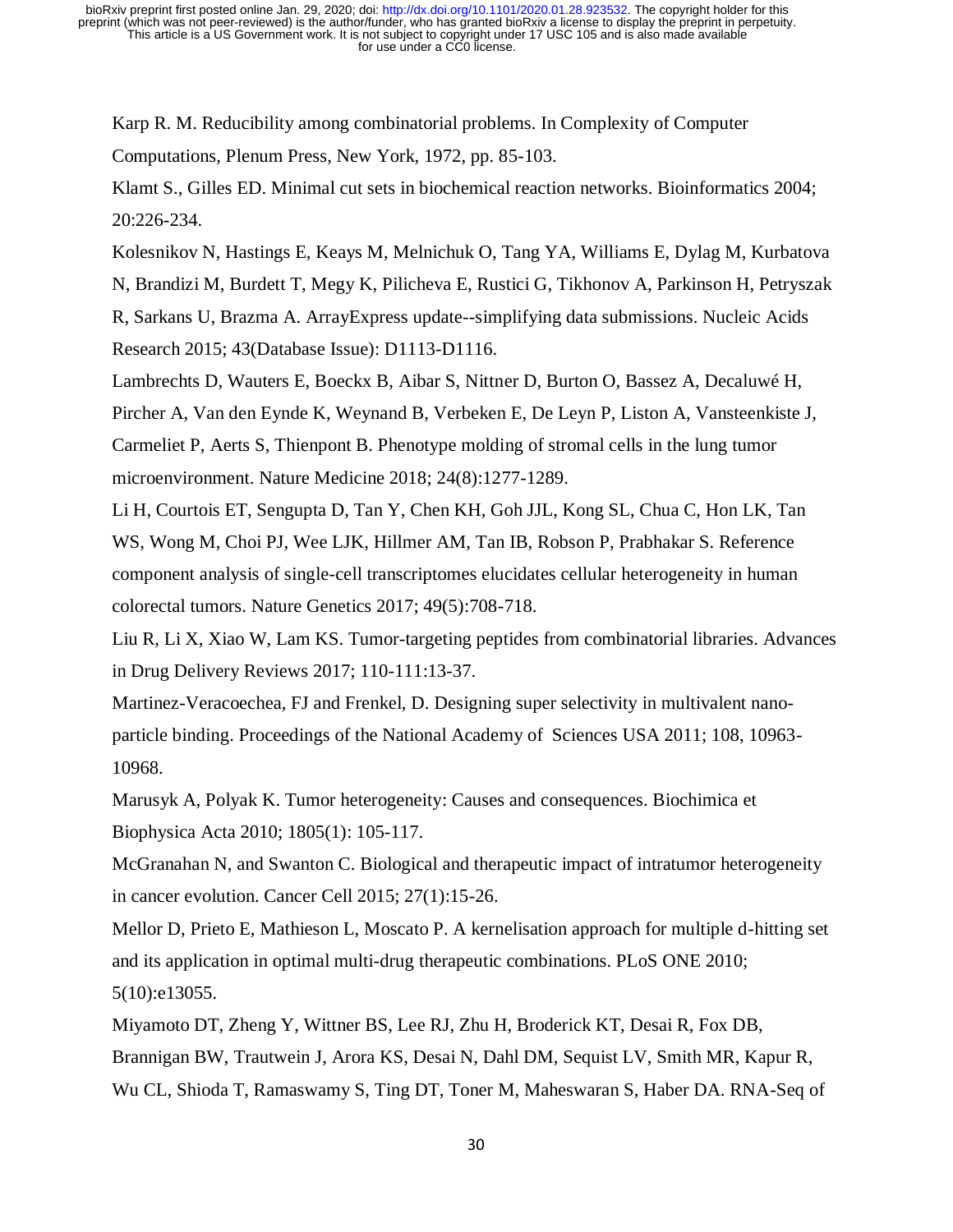single prostate CTCs implicates noncanonical Wnt signaling in antiandrogen resistance. Science 2015; 349:1351-1356.

Müller S, Kunkel P, Lamszus K, Ulbricht U, Lorente GA, Nelson AM, von Schack D, Chin DJ, Lohr SC, Westphal M, Melcher T. A role for receptor tyrosine phosphatase zeta in glioma cell migration. Oncogene 2003; 22(43):661-668.

Nikanjam M, Liu S, Yang J, Kurzrock R. [Dosing Three-Drug Combinations That Include](https://www.ncbi.nlm.nih.gov/pubmed/28424323)  [Targeted Anti-Cancer Agents: Analysis of 37,763 Patients.](https://www.ncbi.nlm.nih.gov/pubmed/28424323) Oncologist. 2017 22(5):576-584. Pang K, Wan YW, Choi WT, Donehower LA, Sun JC, Pant D, Liu ZD. Combinatorial therapy discovery using mixed integer linear programming. Bioinformatics 2014; 30:1456-1463. Pastan I, Willingham MC, FitzGerald DJP. Immunotoxins. Cell 1986; 47(5): 641-648. Patel AP, Tirosh I, Trombetta JJ, Shalek AK, Gillespie SM, Wakimoto H, Cahill DP, Nahed BV, Curry WT, Martuza RL, Louis DN, Rozenblatt-Rosen O, Suvà ML, Regev A, Bernstein BE. Single-cell RNA-seq highlights intratumoral heterogeneity in primary glioblastoma. Science 2014; 344(6190):1396-1401.

Plückthun A. Designed ankyrin repeat proteins (DARPins): binding proteins for research, diagnostics, and therapy. Annual Review of Pharmacology and Toxicology 2015; 55:489-511. Puram SV, Tirosh I, Parikh AS, Patel AP, Yizhak K, Gillespie S, Rodman C, Luo CL, Mroz EA, Emerick KS, Deschler DG, Varvares MA, Mylvaganam R, Rozenblatt-Rosen O, Rocco JW, Faquin WC, Lin DT, Regev A, Bernstein BE. Single-Cell Transcriptomic Analysis of Primary and Metastatic Tumor Ecosystems in Head and Neck Cancer. Cell 2017; 171(7): 1611-1624.e24. Rebollo J, Sureda M, Martinez EM, Fernández-Morejón FJ, Farré J, Muñoz V, Fernández-Latorre F, Manzano RG, Brugarolas A. [Gene expression profiling of tumors from heavily](https://www.ncbi.nlm.nih.gov/pubmed/25144266)  [pretreated patients with metastatic cancer for the selection of therapy: A pilot study.](https://www.ncbi.nlm.nih.gov/pubmed/25144266) American Journal of Clinical Oncology 2017; 40(2):140-145.

Saulnier Sholler GL, Bond JP, Bergendahl G, Dutta A, Dragon J, Neville K, Ferguson W, Roberts W, Eslin D, Kraveka J, Kaplan J, Mitchell D, Parikh N, Merchant M, Ashikaga T, Hanna G, Lescault PJ, Siniard A, Corneveaux J, Huentelman M, Trent J. [Feasibility of](https://www.ncbi.nlm.nih.gov/pubmed/25720842)  [implementing molecular-guided therapy for the treatment of patients with relapsed or refractory](https://www.ncbi.nlm.nih.gov/pubmed/25720842)  [neuroblastoma.](https://www.ncbi.nlm.nih.gov/pubmed/25720842) Cancer Medicine 2015; 4(6):871-86.

Schwaederle M, Zhao M, Lee JJ, Lazar V, Leyland-Jones B, Schilsky RL, Mendelsohn J, Kurzrock R. [Association of biomarker-based treatment strategies with response rates and](https://www.ncbi.nlm.nih.gov/pubmed/27273579)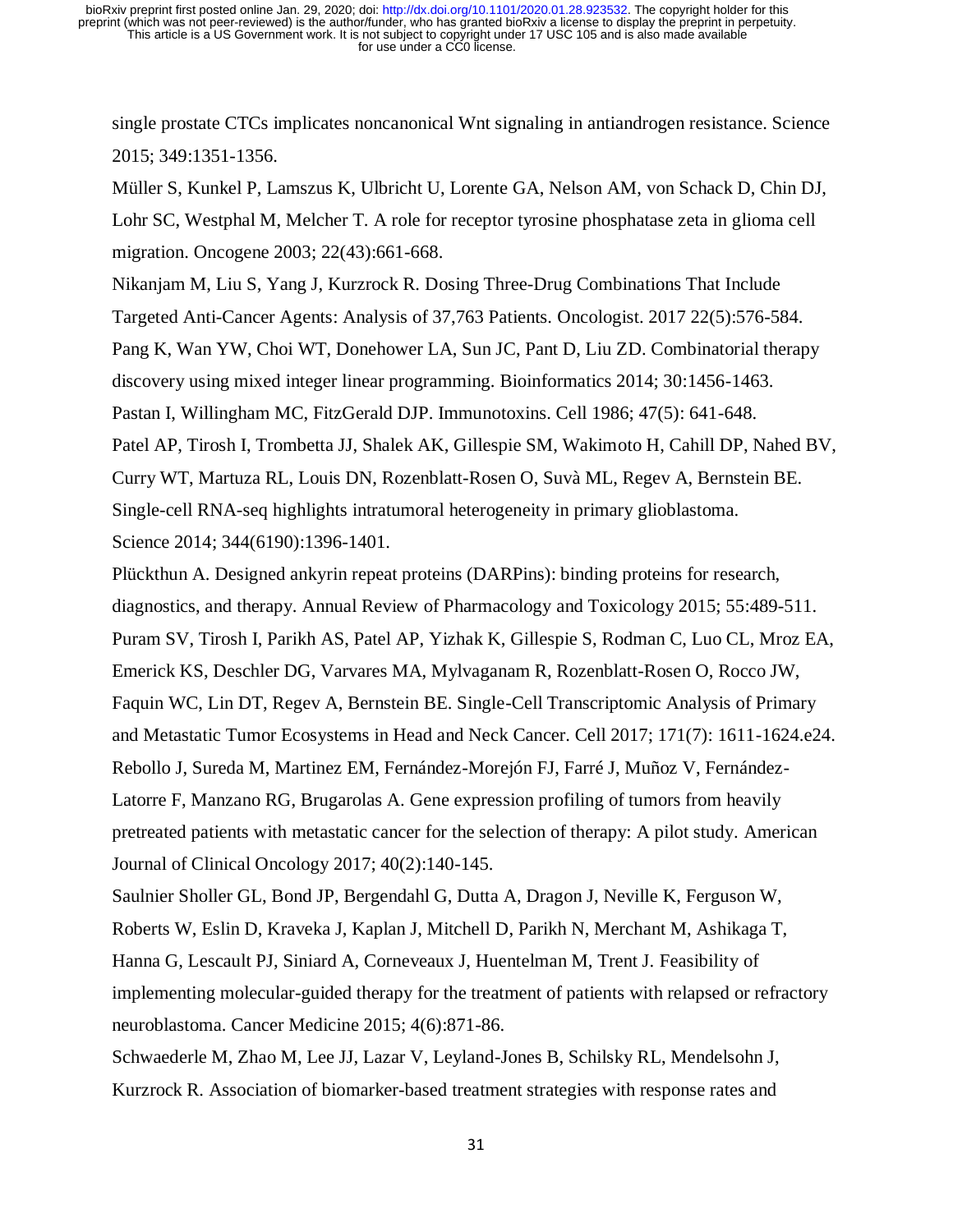[progression-free survival in refractory malignant neoplasms: A meta-analysis.](https://www.ncbi.nlm.nih.gov/pubmed/27273579) JAMA Oncology 2016; 2(11):1452-1459.

Seoane J, De Mattos-Arruda L. The challenge of intratumour heterogeneity in precision medicine. Journal of Internal Medicine 2014; 276(1):41-51.

Shih AJ, Menzin A, Whyte J, Lovecchio J, Liew A, Khalili H, Bhuiya T, Gregersen PK, Lee AT. Identification of grade and origin specific cell populations in serous epithelial ovarian cancer by single cell RNA-seq. PLoS One 2018; 13(11): e0208778.

Sicklick JK, Kato S, Okamura R, Schwaederle M, Hahn ME, Williams CB, De P, Krie A, Piccioni DE, Miller VA, Ross JS, Benson A, Webster J, Stephens PJ, Lee JJ, Fanta PT, Lippman

SM, Leyland-Jones B, Kurzrock R. Molecular profiling of cancer patients enables personalized combination therapy: the I-PREDICT study. Nature Medicine 2019; 25(5):744-750.

Szklarczyk D, Gable AL, Lyon D, Junge A, Wyder S, Huerta-Cepas J, Simonovic M, Doncheva NT, Morris JH, Bork P, Jensen LJ, Mering CV. STRING v11: protein-protein association networks with increased coverage, supporting functional discovery in genome-wide experimental datasets. Nucleic Acids Research 2019; 47(D1): D607-D613.

Sokolova EA, Shilova ON, Kiseleva DV, Schulga AA, Balalaeva IV, Deyev SM. HER2-specific targeted toxin DARPin-LoPE: Immunogenicity and antitumor effect on intraperitoneal ovarian cancer xenograft model. Intrnational Journal of Molecular Sciences 2019 20(10). pii: E2399. Sureda M, Rebollo J, Martínez-Navarro EM, Fernández-Morejón FJ, Farré J, Muñoz V, Bretcha-Boix P, Duarte M, Manzano RG, Crespo A, Del Carmen Redal M, Valenzuela B, Brugarolas A. Determining personalized treatment by gene expression profiling in metastatic breast carcinoma patients: a pilot study. Clinical and Translational Oncology 2018; 20(6):785-793. Tirosh I, Venteicher AS, Hebert C, Escalante LE, Patel AP, Yizhak K, Fisher JM, Rodman C, Mount C, Filbin MG, Neftel C, Desai N, Nyman J, Izar B, Luo CC, Francis JM, Patel AA, Onozato ML, Riggi N, Livak KJ, Gennert D, Satija R, Nahed BV, Curry WT, Martuza RL, Mylvaganam R, Iafrate AJ, Frosch MP, Golub TR, Rivera MN, Getz G, Rozenblatt-Rosen O, Cahill DP, Monje M, Bernstein BE, Louis DN, Regev A, Suvà ML. Single-cell RNA-seq supports a developmental hierarchy in human oligodendroglioma. Nature 2016a; 539(7628):309- 313.

Tirosh I, Izar B, Prakadan SM, Wadsworth MH 2nd, Treacy D, Trombetta JJ, Rotem A, Rodman C, Lian C, Murphy G, Fallahi-Sichani M, Dutton-Regester K, Lin JR, Cohen O, Shah P, Lu D,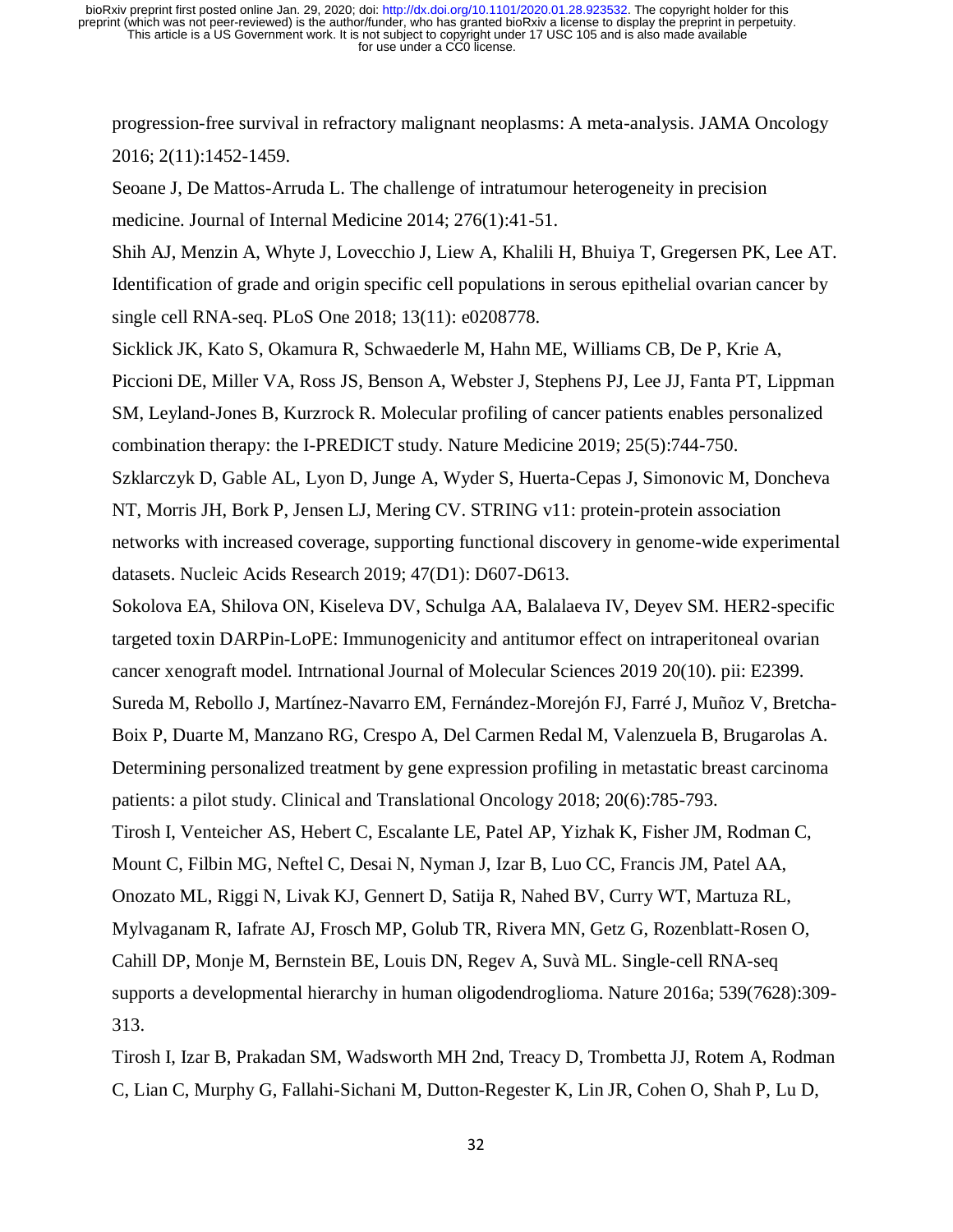Genshaft AS, Hughes TK, Ziegler CG, Kazer SW, Gaillard A, Kolb KE, Villani AC, Johannessen CM, Andreev AY, Van Allen EM, Bertagnolli M, Sorger PK, Sullivan RJ, Flaherty KT, Frederick DT, Jané-Valbuena J, Yoon CH, Rozenblatt-Rosen O, Shalek AK, Regev A, Garraway LA. Dissecting the multicellular ecosystem of metastatic melanoma by single-cell RNA-seq. Science 2016b; 352(6282):189-196.

Tortorella S, Karagiannis TC. Transferrin receptor-mediated endocytosis: a useful target for cancer therapy. Journal of Membrane Biology 2014; 247(4):291-307.

Trinh CT, Wlaschin A, Srienc F. Elementary mode analysis: a useful metabolic pathway analysis tool for characterizing cellular metabolism. Applied Microbiology and Biotechnology 2009; 81:813-826.

Ulbricht U, Brockmann MA, Aigner A, Eckerich C, Müller S, Fillbrandt R, Westphal M, Lamszus K. Expression and function of the receptor protein tyrosine phosphatase zeta and its ligand pleiotrophin in human astrocytomas. Journal of Neuropathology and Experimental Neurology 2003; 62(12):1265-1275.

Ulbricht, U., Eckerich, C., Fillbrandt, R., Westphal, M. & Lamszus, K. RNA interference targeting protein tyrosine phosphatase zeta/receptor-type protein tyrosine phosphatase beta suppresses glioblastoma growth in vitro and in vivo. J Neurochem 98, 1497–1506, 2006. Vazquez A. Optimal drug combinations and minimal hitting sets. BMC Systems Biology 2009; 3:81.

Venteicher AS, Tirosh I, Hebert C, Yizhak K, Neftel C, Filbin MG, Hovestadt V, Escalante LE, Shaw ML, Rodman C, Gillespie SM, Dionne D, Luo CC, Ravichandran H, Mylvaganam R, Mount C, Onozato ML, Nahed BV, Wakimoto H, Curry WT, Iafrate AJ, Rivera MN, Frosch MP, Golub TR, Brastianos PK, Getz G, Patel AP, Monje M, Cahill DP, Rozenblatt-Rosen O, Louis DN, Bernstein BE, Regev A, Suvà ML. Science 2017; 355(6332): pii:eaai8478. Vera-Licona P, Bonnet E, Brillot E, Zinovyev A. OCSANA: optimal combinations of interventions from network analysis. Bioinformatics 2013; 29:1571-1573.

Von Hoff DD, Stephenson JJ Jr, Rosen P, Loesch DM, Borad MJ, Anthony S, Jameson G, Brown S, Cantafio N, Richards DA, Fitch TR, Wasserman E, Fernandez C, Green S, Sutherland W, Bittner M, Alarcon A, Mallery D, Penny R. Pilot study using molecular profiling of patients' tumors to find potential targets and select treatments for their refractory cancers. Journal of Clinical Oncology 2010; 28(33):4877-4883.